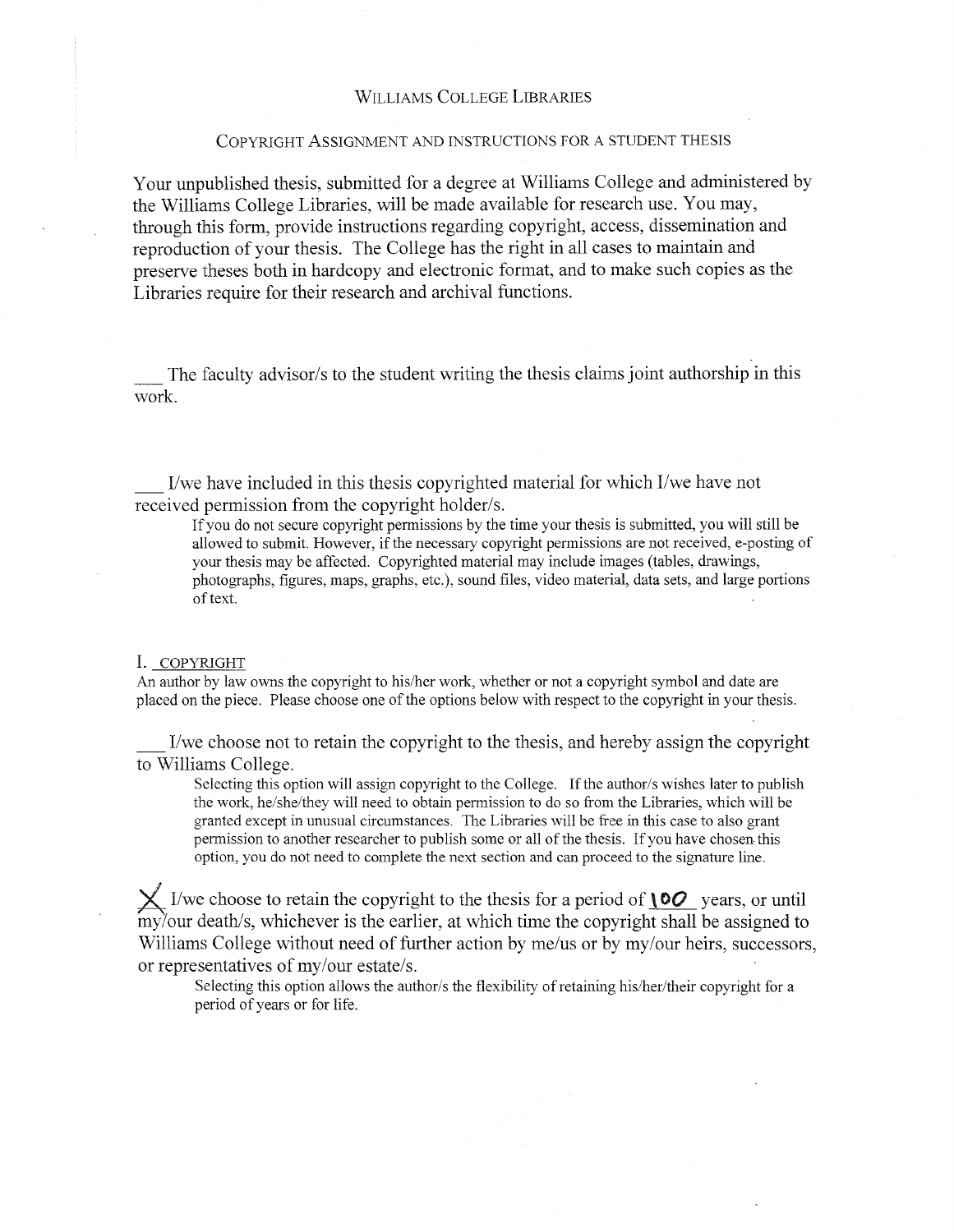#### II. ACCESS AND COPYING

If you have chosen in section I, above, to retain the copyright in your thesis for some period of time, please choose one of the following options with respect to access to, and copying of, the thesis.

 $\chi$  I/we grant permission to Williams College to provide access to (and therefore copying of) the thesis in electronic format via the Internet or other means of electronic transmission, in addition to permitting access to and copying of the thesis in hardcopy format.

Selecting this option allows the Libraries to transmit the thesis in electronic format via the Internet. This option will therefore permit worldwide access to the thesis and, because the Libraries cannot control the uses of an electronic version once it has been transmitted, this option also permits copying of the electronic version.

\_ I/we grant permission to Williams College to maintain and provide access to-the thesis in hardcopy format. In addition, I/we grant permission to Williams College to provide access to (and therefore copying of) the thesis in electronic format via the Internet or other means of electronic transmission after a period of years.

Selecting this option allows the Libraries to transmit the thesis in electronic format via the Internet after a period of years. Once the restriction period has ended, this option permits worldwide access to the thesis, and copying of the electronic and hardcopy versions.

\_ I/we grant permission to Williams College to maintain, provide access to, and provide copies of the thesis in hardcopy format only, for as long as I/we retain copyright. Selecting this option allows access to your work only from the hardcopy you submit for as long as you retain copyright in the work. Such access pertains to the entirety of your work, including any media that it incorporates. Selecting this option allows the Libraries to provide copies of the thesis to researchers in hardcopy form only, not in electronic format.

\_ I/we grant permission to Williams College to maintain and to provide access to the thesis in hardcopy format only, for as long as I/we retain copyright.

Selecting this option allows access to your work only from the hardcopy you submit for as long as you retain copyright in the work. Such access pertains to the entirety of your work, including any media that it incorporates. This option does NOT permit the Libraries to provide copies of the thesis to researchers.

| <b>Signature Redacted</b>                  |                                                                                  |
|--------------------------------------------|----------------------------------------------------------------------------------|
| Signed (student author) Signature Redacted |                                                                                  |
|                                            |                                                                                  |
| Signed (2d advisor, if applicable)         |                                                                                  |
| Date $5/18/2012$                           | Thesis title What should I study?: The short-term and long-term effectiveness of |
|                                            |                                                                                  |

**Library Use** Signature RedactedAccepted By:

Date: rev. March 2010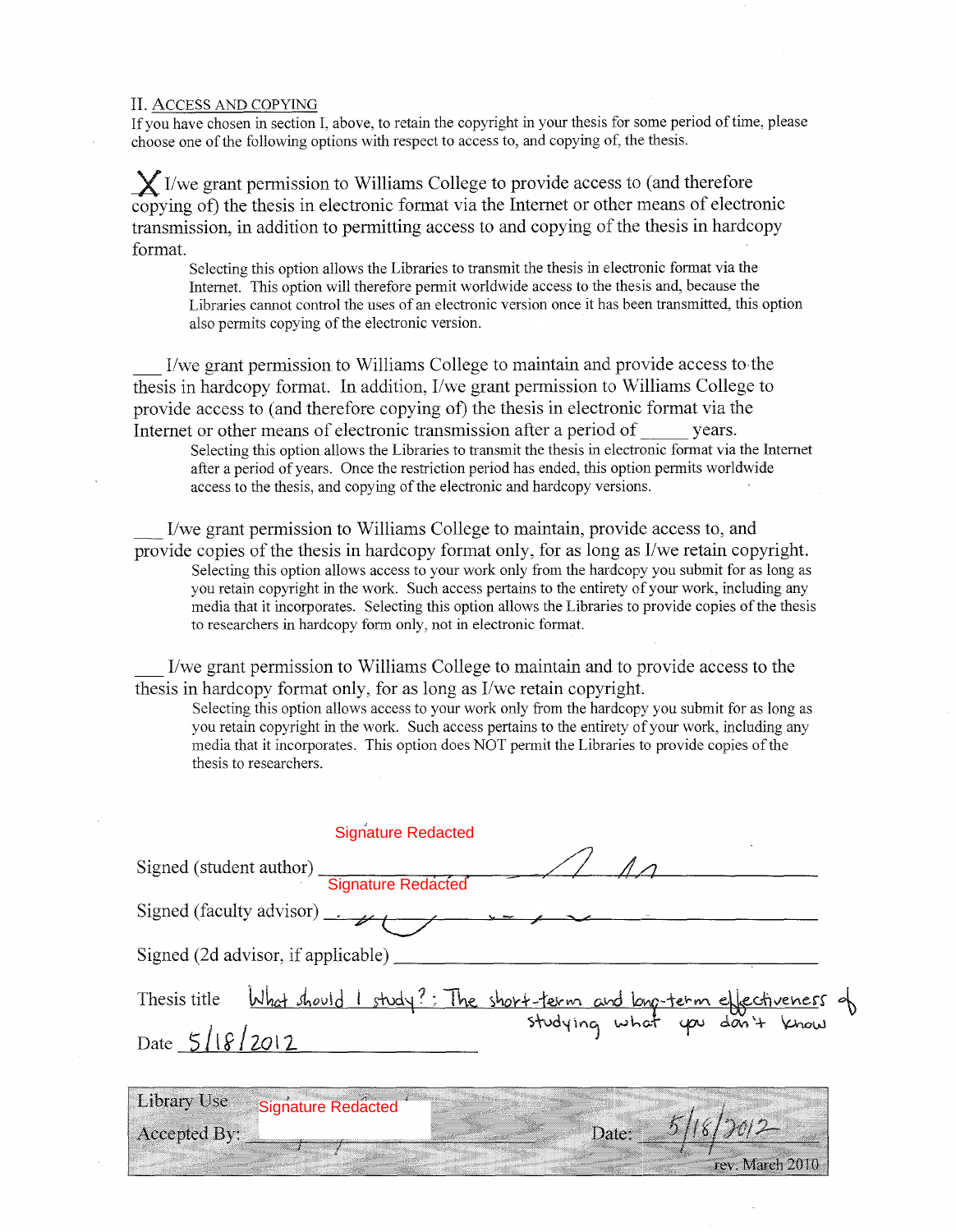# WHAT SHOULD I STUDY?: THE SHORT-TERM AND LONG-TERM EFFECTIVENESS OF STUDYING WHAT YOU DON'T KNOW

by

# KATRINA FLANAGAN

Nate Kornell, Advisor

A thesis submitted in partial fulfillment of the requirements for the Degree of Bachelor of Arts with Honors in Psychology

# WILLIAMS COLLEGE

Williamstown, MA

May 21, 2012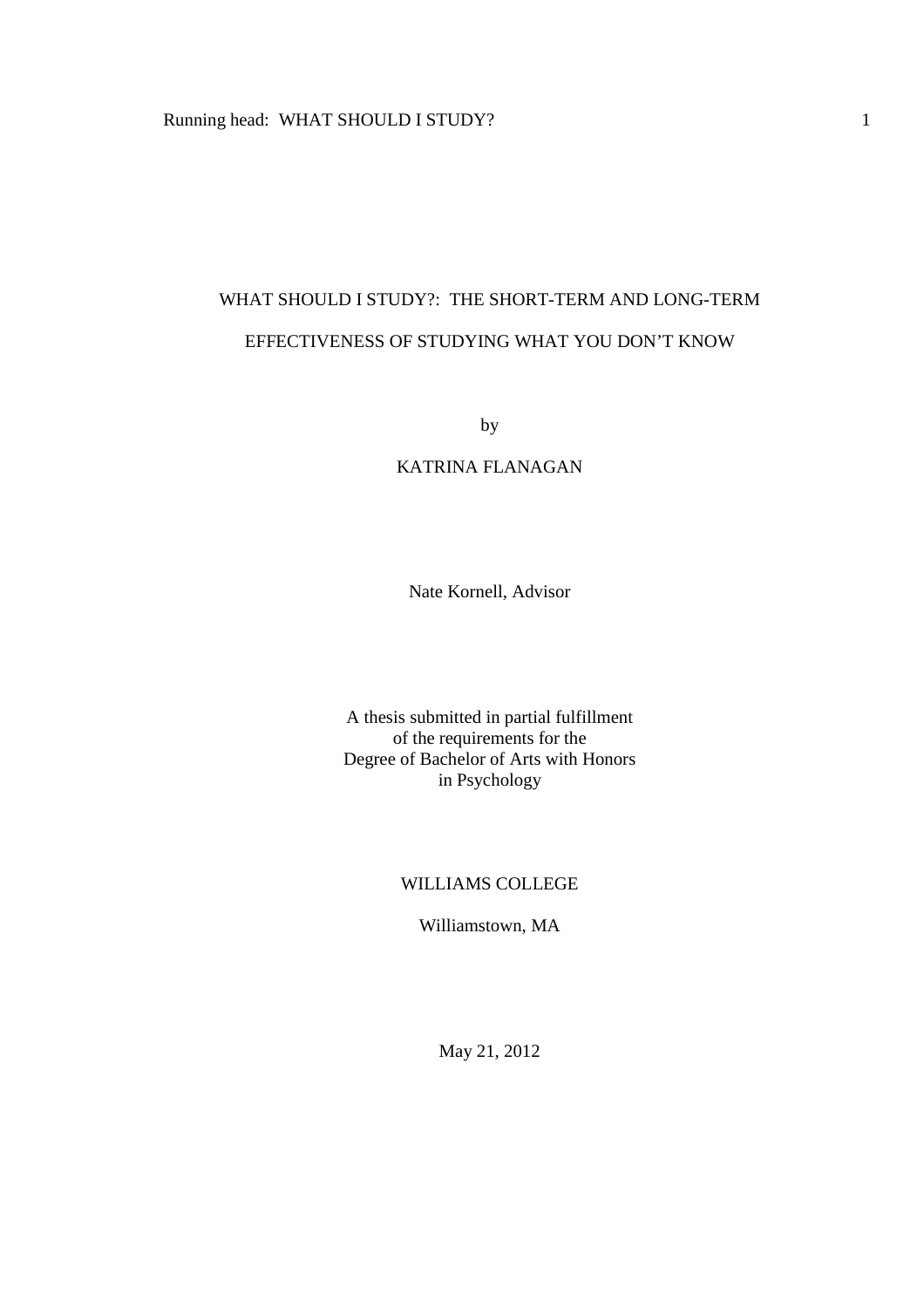#### **Acknowledgements**

*To my incredibly dedicated thesis advisor, Professor Nate Kornell:* 

You have been more than generous with your time, ideas, encouragement, and candy. Whenever I needed help you were there, with an average email response time of two and a half minutes. And even when you kicked me out of your office, I always knew I could come back soon. You were the best advisor I could have asked for. Thanks for everything, dude.

# *To my second reader, Professor Safa Zaki:*

 Thank you so much for the time and care you put into reading my thesis. Your comments have contributed both an extreme attention to detail and a fresh perspective to the writing process, and this paper would be much the worse for wear without them. *To my family:* 

 Thank you for always encouraging me to see academic challenges not as obstacles but as opportunities. The relative serenity and composure (i.e., the relative infrequency of severe anxiety attacks) with which I was able to write this thesis would have been impossible without your love and support.

#### *To my friends:*

 Thank you to each and every one of you for also writing theses. The ability to share the joys and pains of the thesis-writing process with people who are having a similar experience has been more valuable than I could have imagined. The hard work you devoted to your theses and the moral support you so willingly gave to me and each other were the positive influences I needed to write my own thesis.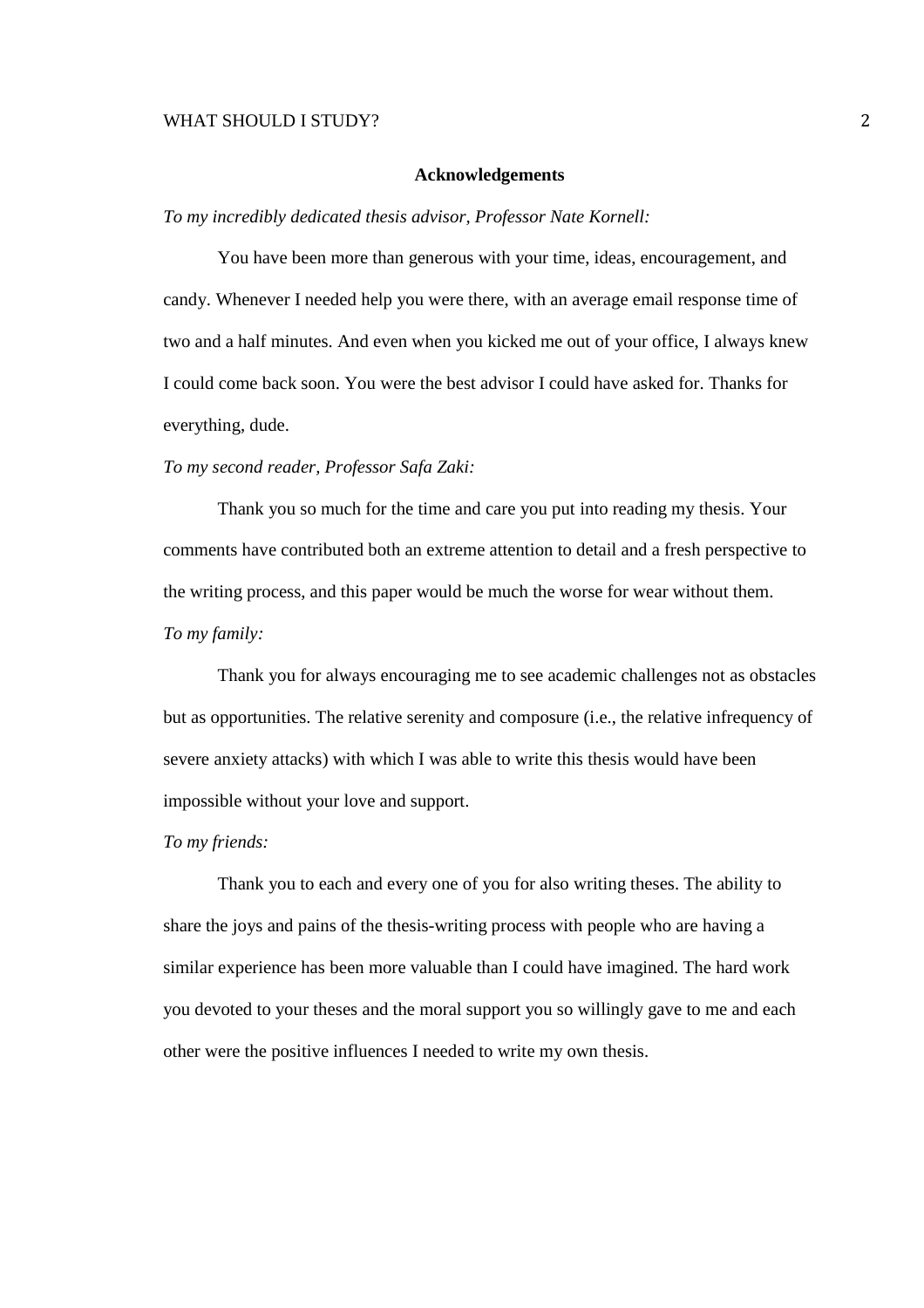#### Abstract

The present research explored learners' restudy choices. I start by identifying a study strategy that has been established both as one that students actually employ and as one that is in fact optimal for learning: restudy unknown items. I then move to an evaluation of the effectiveness of this strategy as compared to that of an alternative strategy (restudy known items) for both short- and long-term learning. I present a series of experiments designed to test the hypothesis that the strategy of restudying unknown items is good for short-term retention but bad for long-term retention. The results generally supported the hypothesis that restudying known items can be simultaneously a good learning strategy for short-term retention and not particularly beneficial for long-term retention. This challenges the assumption that if a study strategy is optimal for short-term learning, it will be optimal for long-term learning as well. Students and teachers should be aware of this and other errors in their beliefs about learning and memory, and they should use this awareness to improve the effectiveness of their studying and teaching.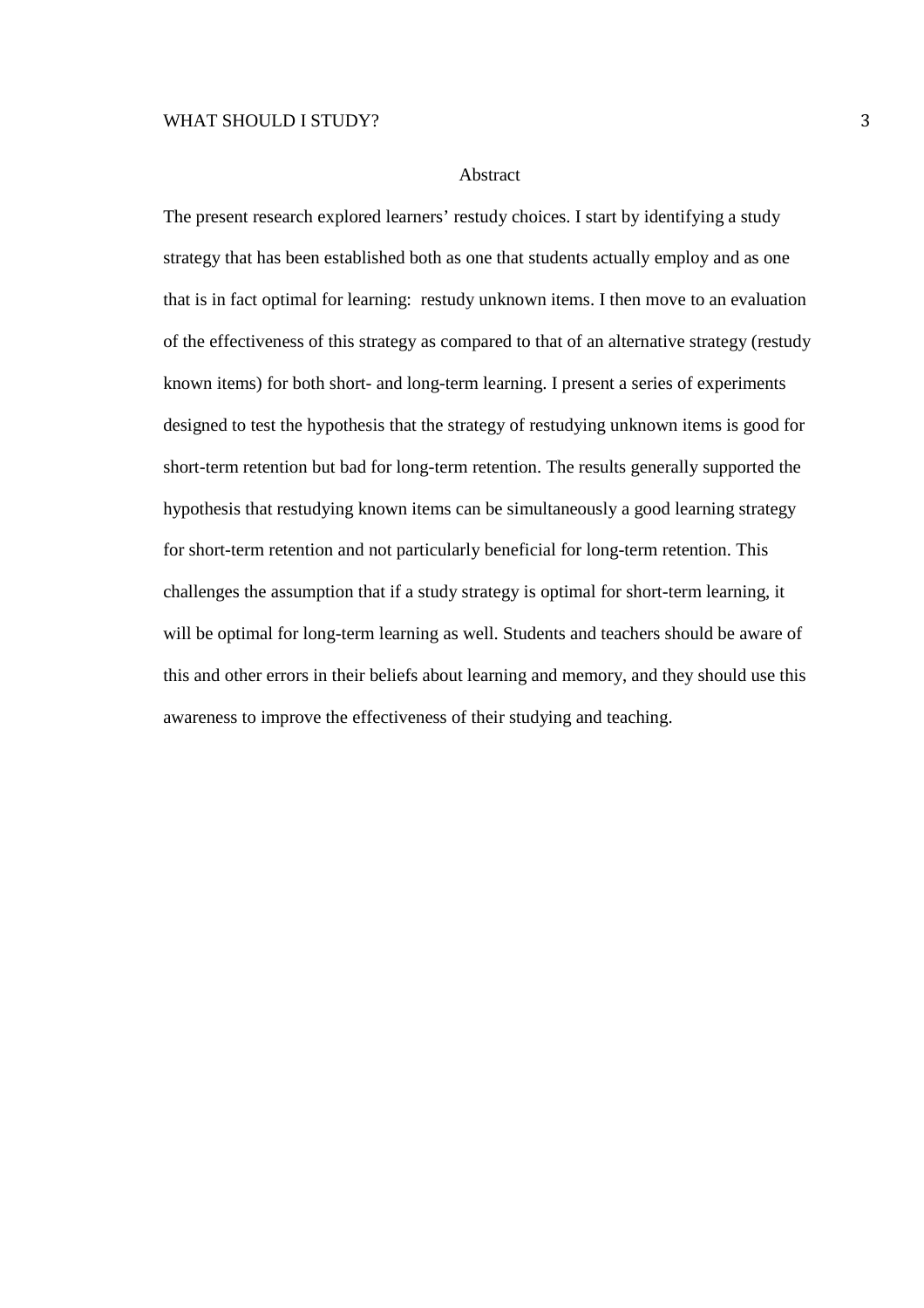What should I study?: The short-term and long-term effectiveness of studying what you don't know

Knowing how and what to study is an important part of effective learning. The resources a person can devote to studying are limited, and learners must make decisions about which subjects to devote their time to, how to distribute the time they spend studying each subject, and of what their studying will actually consist. The present research explored learners' restudy choices. I start by identifying a study strategy that has been established both as one that students actually employ and as one that is in fact optimal for learning. I then move to an evaluation of the effectiveness of this strategy as compared to that of an alternative strategy for both short- and long-term learning.

Envision a college student studying for the final exam in his biology class. He sits at a table in the library with an open textbook and notes spread out before him. As he starts to review the key terms, concepts, and theories he learned earlier in the semester, he encounters some items that he remembers from before and some that he does not. Naturally, he devotes what little time he has to studying the material that he could not recall, testing himself occasionally to monitor his progress and dropping items from study as they become familiar.

This anecdote illustrates one strategy that students use while studying: drop the items that they already know. This allows more time for students to study the items that they do not know, and thus to increase their chances of recalling those items. The reasoning behind this learning strategy is simple. If the student knows an item now, he believes this knowledge is likely to be available in the future (Koriat, Bjork, Sheffer, &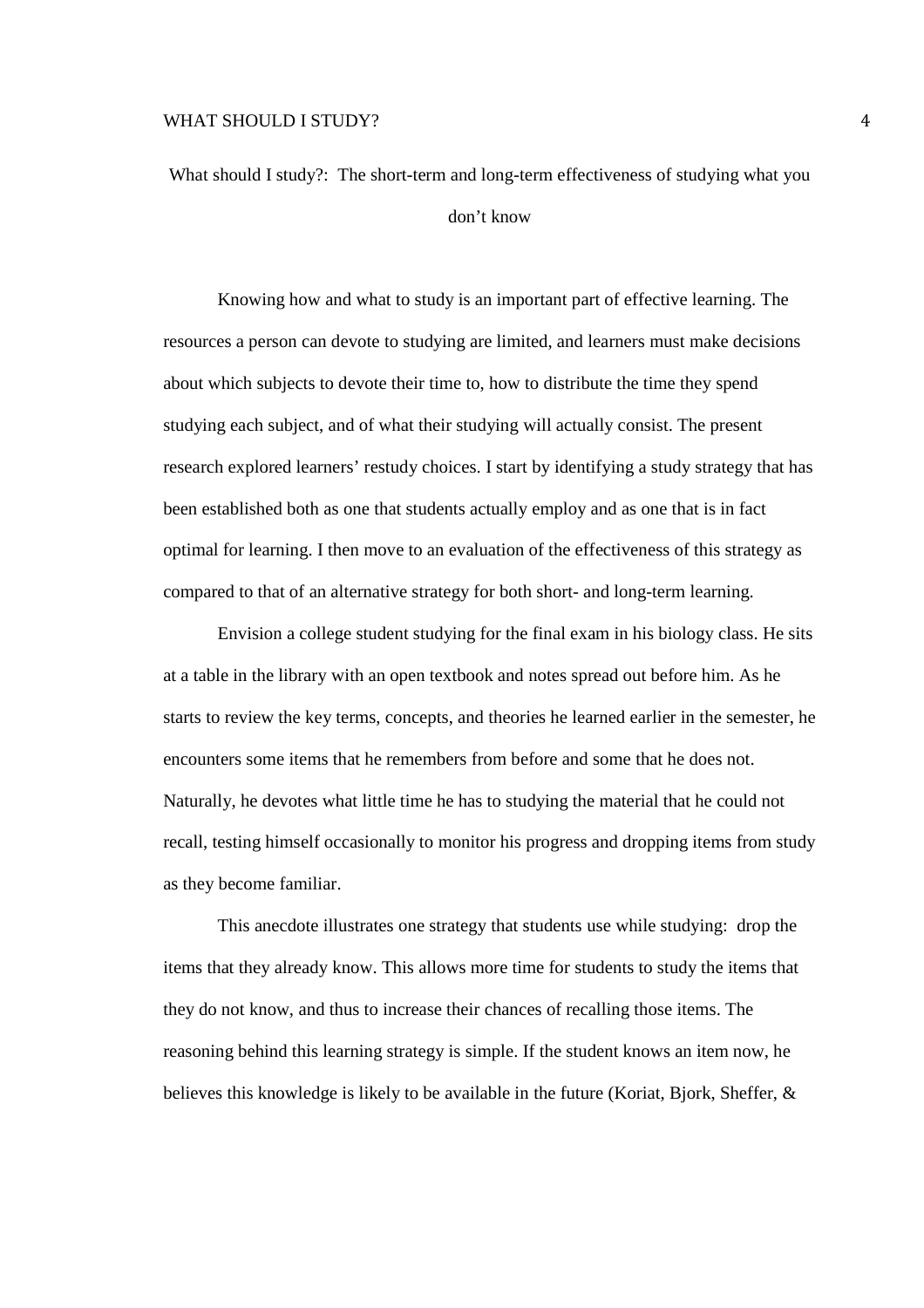Bar, 2004). But if he does not know an item now, he views future recall as improbable. To achieve the goal of maximizing future recall, then, only studying items that one does not know appears to be the most useful strategy.

The widespread practice and effectiveness of making study choices based on metacognitive monitoring has been extensively researched. Nelson, Dunlosky, Graf, and Narens (1994) showed that people chose to restudy word pairs that they judged to be poorly learned. Subjects who were allowed to use this strategy performed better on a cued-recall test than both those who were assigned the objectively most difficult pairs to restudy and those who were assigned the most well learned pairs to restudy. Thus, people can and do use their metacognitions to allocate their restudy of items in the manner described above, and this allocation is effective (see also Son & Metcalfe, 2000; Son, 2004).

Thiede and Dunlosky (1999) propose a theory based on discrepancy reduction to explain why learners choose to study like this. During study, learners compare their current state of learning to their desired state of learning. The desired state of learning for any given item is knowledge or recall of that item, and if there is a discrepancy between that and the current state of learning (e.g., the item is not known/recalled), the learner will choose to restudy that item until the discrepancy has been reduced. If there is no discrepancy between the current and desired states of learning, the item will not be chosen for restudy. In addition, the items featuring the greatest gaps between current and desired learning will be chosen most frequently for restudy.

Kornell and Metcalfe (2006) have supported this strategy as one that people generally follow, with some exceptions. For some items, there may be a discrepancy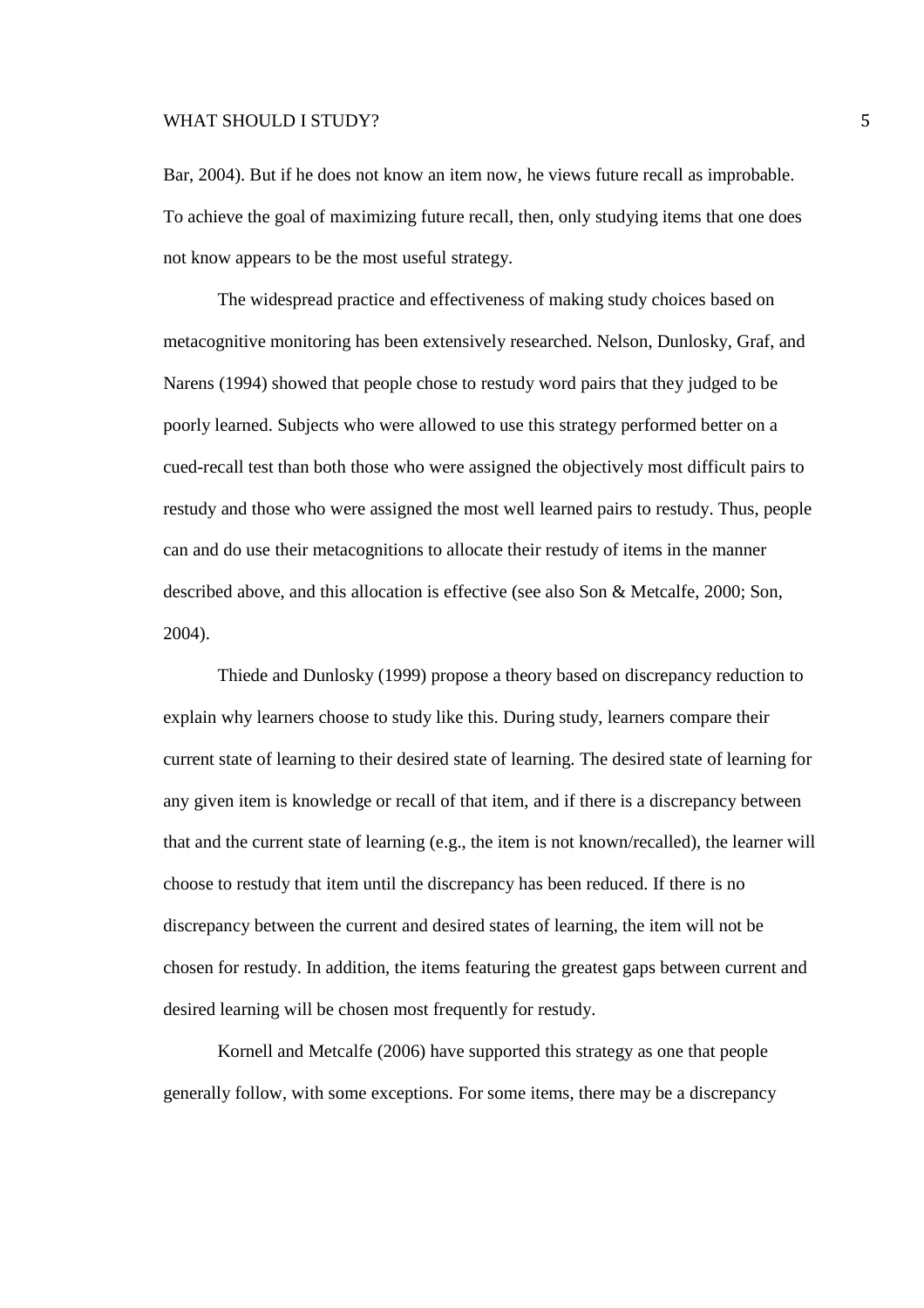between the current state of learning and the desired state of learning, yet subjects choose not to devote time to restudying those items. According to Metcalfe (2002), this is because some items are so difficult or poorly learned that they are out of the subject's region of proximal learning (RPL). This research confirms the idea from discrepancy reduction theory that learners drop known items from study. It also suggests that out of the items people do not know, however, the ones they choose to restudy are those they are closest to knowing (those that are in their region of proximal learning). The RPL framework claims not only that this is how people choose to study, but also that this is how people *should* choose to study, as it is the most effective way to learn. Indeed, participants in these experiments did better when their study choices (which were consistent with the study choices predicted by RPL) were honored than when they were not, providing support for the effectiveness of RPL.

A study by Kornell and Bjork (2008) demonstrated that the study-unknown-items approach to learning, though popular, is not always the best one. Participants in their experiments studied word pairs, and they showed a similar tendency to drop flashcards when they thought they knew the pairs. The authors showed that test performance actually suffered slightly when this strategy was adopted as opposed to a strategy of not dropping any flashcards, a result that directly opposes the idea that people make optimal decisions when choosing which items to restudy (Nelson et al., 1994; Thiede & Dunlosky, 1999; Metcalfe, 2002; Kornell & Metcalfe, 2006). In explaining these results, the authors indicated the likelihood that people often underestimate the value of additional study, and that this can lead to ineffective decision making and, ultimately, less learning.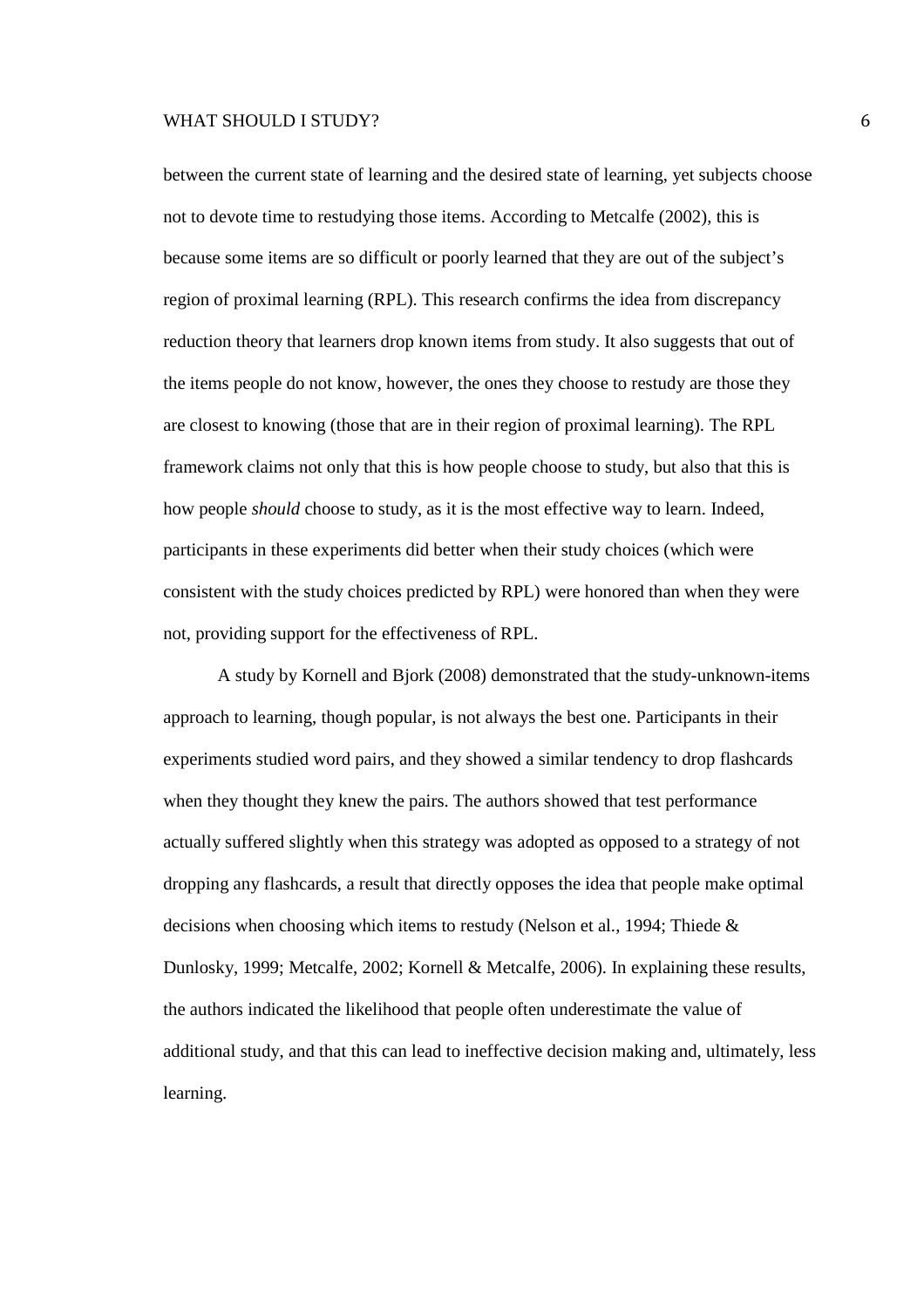In another study by Karpicke and Roediger (2007), a strategy of dropping recalled word pairs from study (in the form of tests with feedback) did not benefit retention on a delayed test when compared to a strategy of not dropping any pairs from study. In fact, the authors claimed that repeated retrieval of the recalled word pairs from memory was crucial to long-term retention, as final test performance was significantly worse for subjects who were allowed to drop the recalled pairs from study.

I intended to investigate further the benefits, and possibly costs, of this strategy of dropping known information and studying unknown information. An alternative is for learners to study known information and drop unknown information. It appears evident from the literature that few people take the latter approach to learning, but it may have hidden benefits, particularly for long-term learning.

#### **Short-term benefits and long-term costs?**

Let us return to our struggling college student. Based on this review of the literature, it appears he is taking the right approach to studying for his biology exam. When he goes to take it the next morning, he will probably remember not only the things he knew at the onset of his study session, but also the more difficult material that he spent the majority of his time studying later. He will probably do very well on the exam. But what if there is another exam a few months from now called the MCAT that requires knowledge of some of the material learned in that biology class? Would his study strategy result in optimal performance on this test as well? The natural assumption is that whatever strategy produces the best recall in the short term should be best in the long term as well, but this may not always be the case.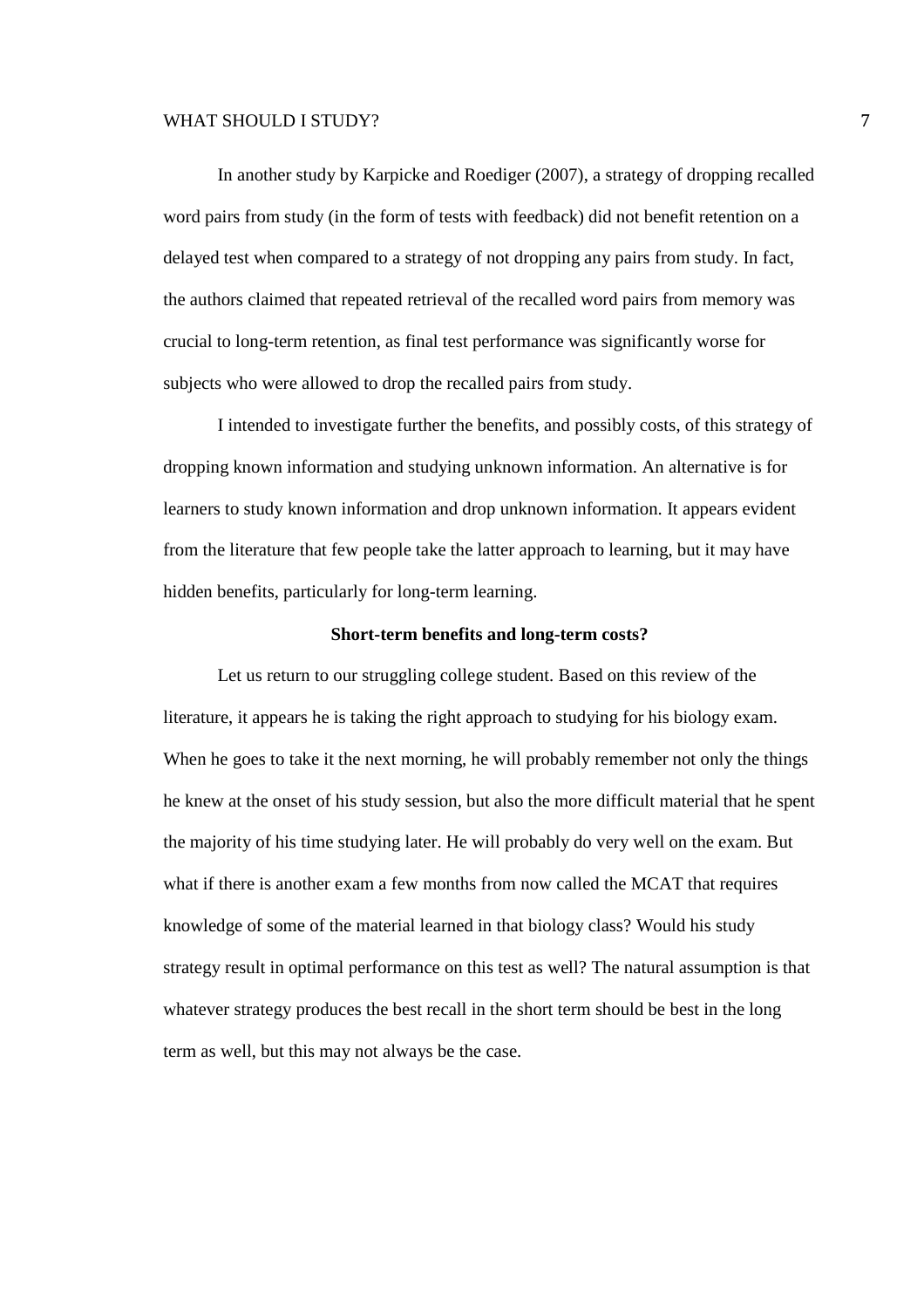It has been theorized that learned items have a certain retrieval strength in memory (see Bjork & Bjork, 1992). This strength is important in determining whether an item will be correctly recalled in response to a given cue. If the retrieval strength of the item is higher than the threshold for recall it will be successfully recalled, but if it is lower it will not. If you are trying to learn a set of items, and your strategy is to drop items that you know (i.e., items above threshold), you will move some below-threshold items above threshold (by studying them), and end up with a group of items above threshold but only moderately well-learned. In contrast, if you use the alternative strategy of dropping unknown items and focusing on the ones you know (i.e., items above threshold), you will end up with some items that are very well-learned and well above threshold and others that languish below threshold. In the short term, the first strategy will be best for recall, because a larger number of items are above threshold. But forgetting will occur as time passes, and the memory strength of all items will decline. This will cause many of the moderately well-learned items to fall below threshold, but the items that were far above threshold in the second scenario will remain above threshold, assuming the rate of forgetting is the same for all items. As a result, even if studying unknown items seems beneficial in the short-term, studying known items may produce better recall after a delay (see Figure 1).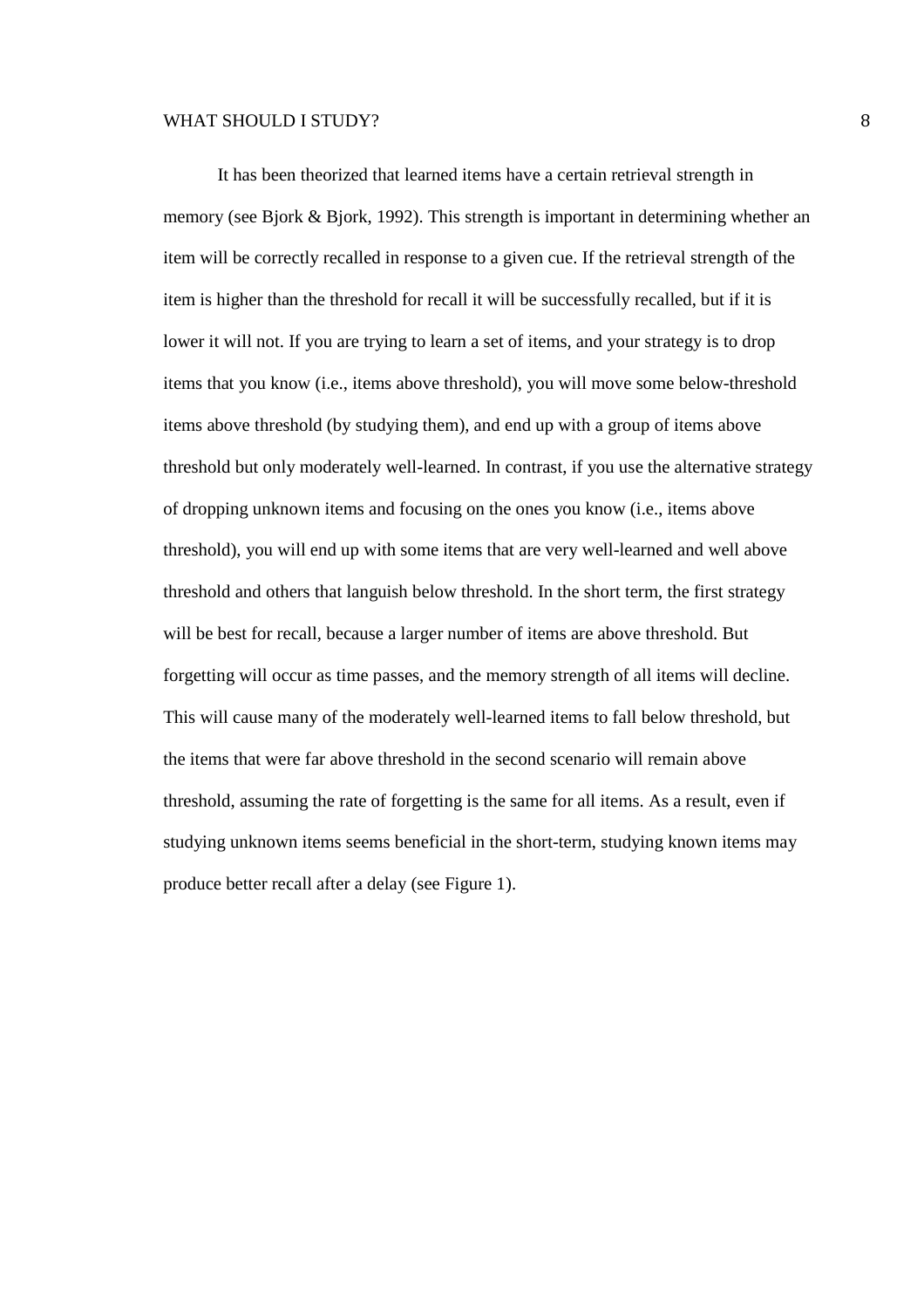

**Figure 1. Hypothesized model of item distribution for both the restudy unknown strategy (x's) and the restudy known strategy (o's). The line in the center of each panel is the recall threshold, and retrieval strength is indicated by an item's position on the y-axis. Shown in panel (a) is the distribution of items we would expect after the initial study phase. Panel (b) shows the distribution after some items have been restudied (this is also the distribution we would expect for an immediate test, when there has been little time for forgetting to occur). Panel (c) shows the distribution of items at a significant delay.** 

This idea is supported by research comparing short- and long-term outcomes of studying in a different context. The finding that one strategy can be good for immediate tests but bad for delayed tests (and vice versa) has been established. For example, Roediger and Karpicke (2006a) found that participants who studied a set of items and then were tested on those items did worse on an immediate test, but better on a delayed test, than those who studied the items twice without being tested on them. Similarly, Wheeler, Ewers and Buonanno (2003) found that if items were studied then repeatedly tested they were more likely to be recalled on a delayed test than items that were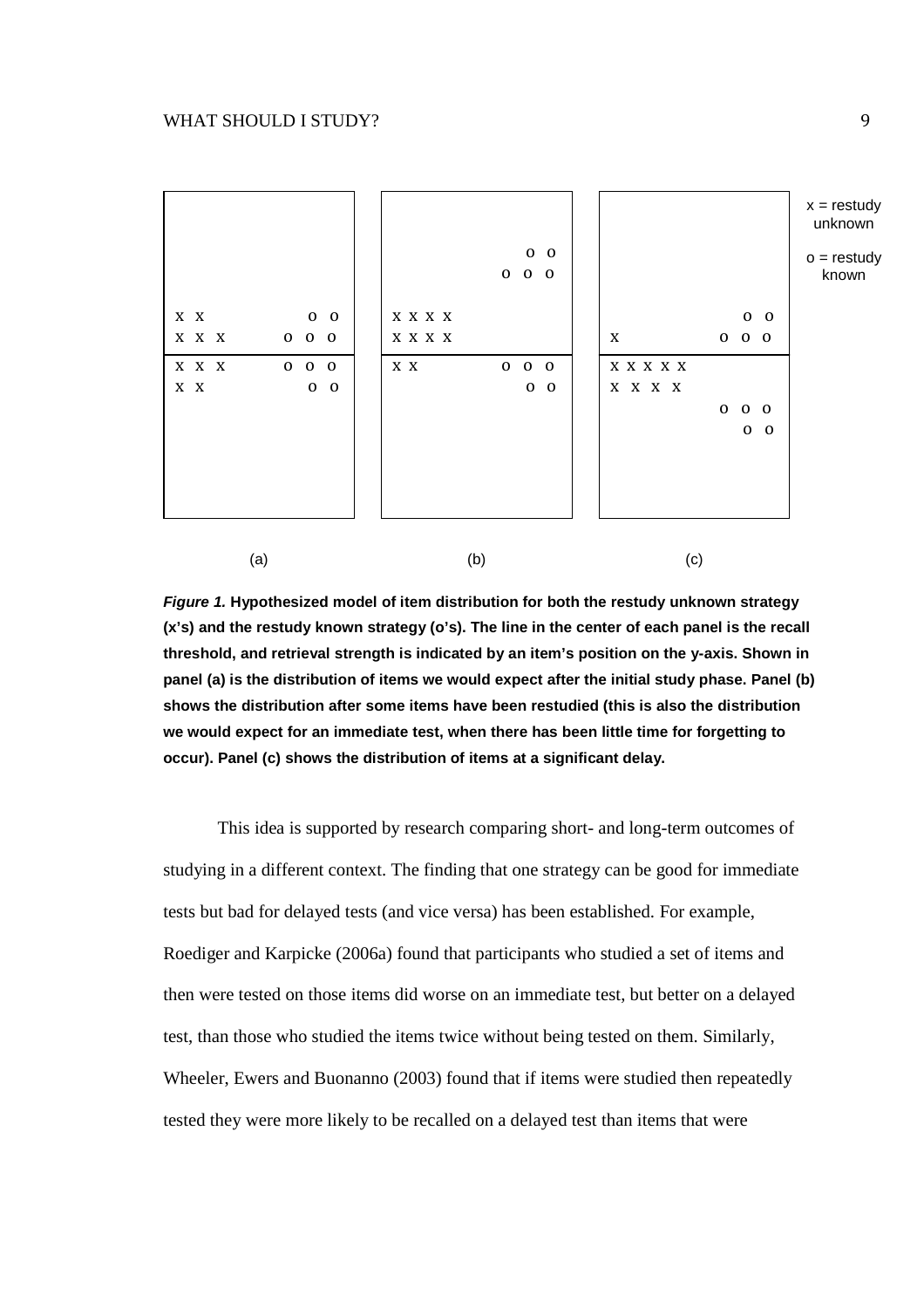repeatedly studied and not tested. These authors concluded that tests are instrumental in preventing, or at least slowing the rate of, forgetting.

There also appears to be theoretical and empirical support for the claim that there are indeed circumstances under which studying known items in particular might be better in the long term. Kornell, Bjork, and Garcia (2011) propose an explanation for the beneficial effects of tests without feedback as a better tool for long-term retention than simply studying. They explain apparently slower rates of forgetting for items that have been tested by showing that the distribution of items by their memory strength becomes bifurcated when tested but not when studied. The bifurcation occurs because items that can be successfully retrieved when tested are considerably strengthened in memory and move way above the threshold for recall, but the items that cannot be retrieved remain weak and far below threshold. Studying increases item strength by a lesser amount than tests (see Roediger & Karpicke, 2006b), but the strengthening happens for all items that are restudied. When forgetting occurs across all items, more of the studied items fall below threshold than the tested items, because the memory strengths of the tested items above threshold are greater than those of the studied items above threshold.

I predicted a similar bifurcation of items when the "study known" strategy is used. By restudying known items, you move those items even farther above threshold, and you allow the other items to stay below threshold. Thus, what happens to this group of items is similar to what happens to the group of items that is tested without feedback: the items that were initially known end up far above threshold and the items that were initially unknown remain below threshold.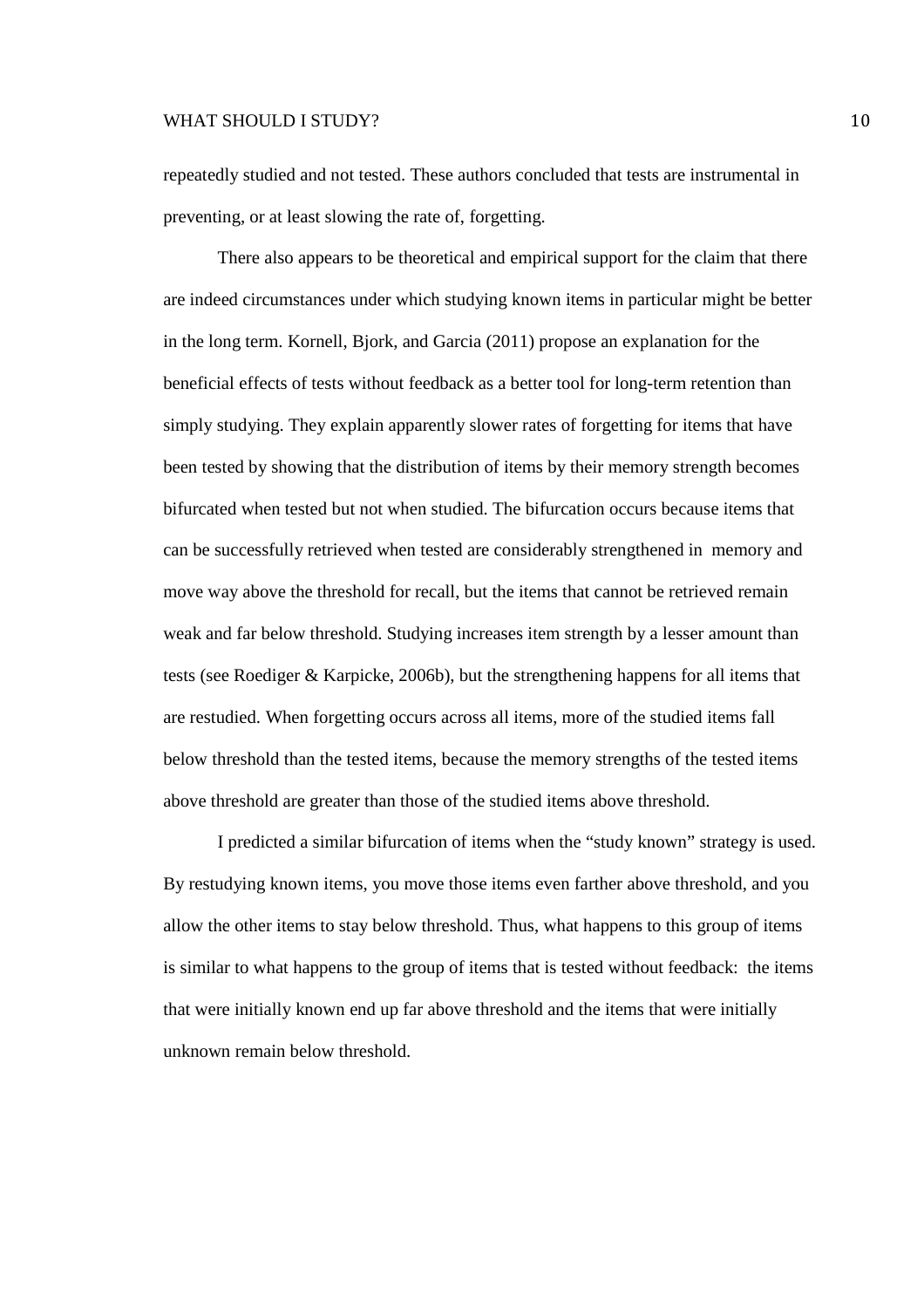This interpretation of slower forgetting provides theoretical support for my idea that the ideal strategy for long-term retention (when resources are limited) might be to study in such a way that causes a bifurcation of the item distribution. Halamish and Bjork (2011) provide additional support for this idea by showing the benefits of testing (and thus a bifurcated distribution of items) not only after a long delay, but also when the final test is particularly difficult. It appears, then, that the strategy of choosing to study the items you know and drop the items you do not might be effective in some situations. While I anticipated that people in my experiments would continue to choose to study in the manner that RPL and discrepancy reduction predict, I expected my results to contradict a separate claim of these theories: that the study decisions people make are optimal.

Which of these study strategies are best for learning? The studies described suggest that it really depends on how and when learning is going to be evaluated. If there is a threshold amount of memory strength for item recall, studying to push as many items as possible past that threshold is good for performance in the short run, but not in the long run. This may only be true for learning that is measurable, however, as there is likely some benefit to keeping items relatively near threshold. The "drop known" strategy could result in several items below threshold after a delay, but it might be relatively easy to relearn those items. In this paper, I will stick to the benefits and costs of each strategy in the context of measurable learning only.

In the present research, I tested the hypothesis that the "drop known items" strategy, common among learners, while beneficial for short-term retention, is a relatively poor approach when the goal is long-term retention. I hypothesized that subjects who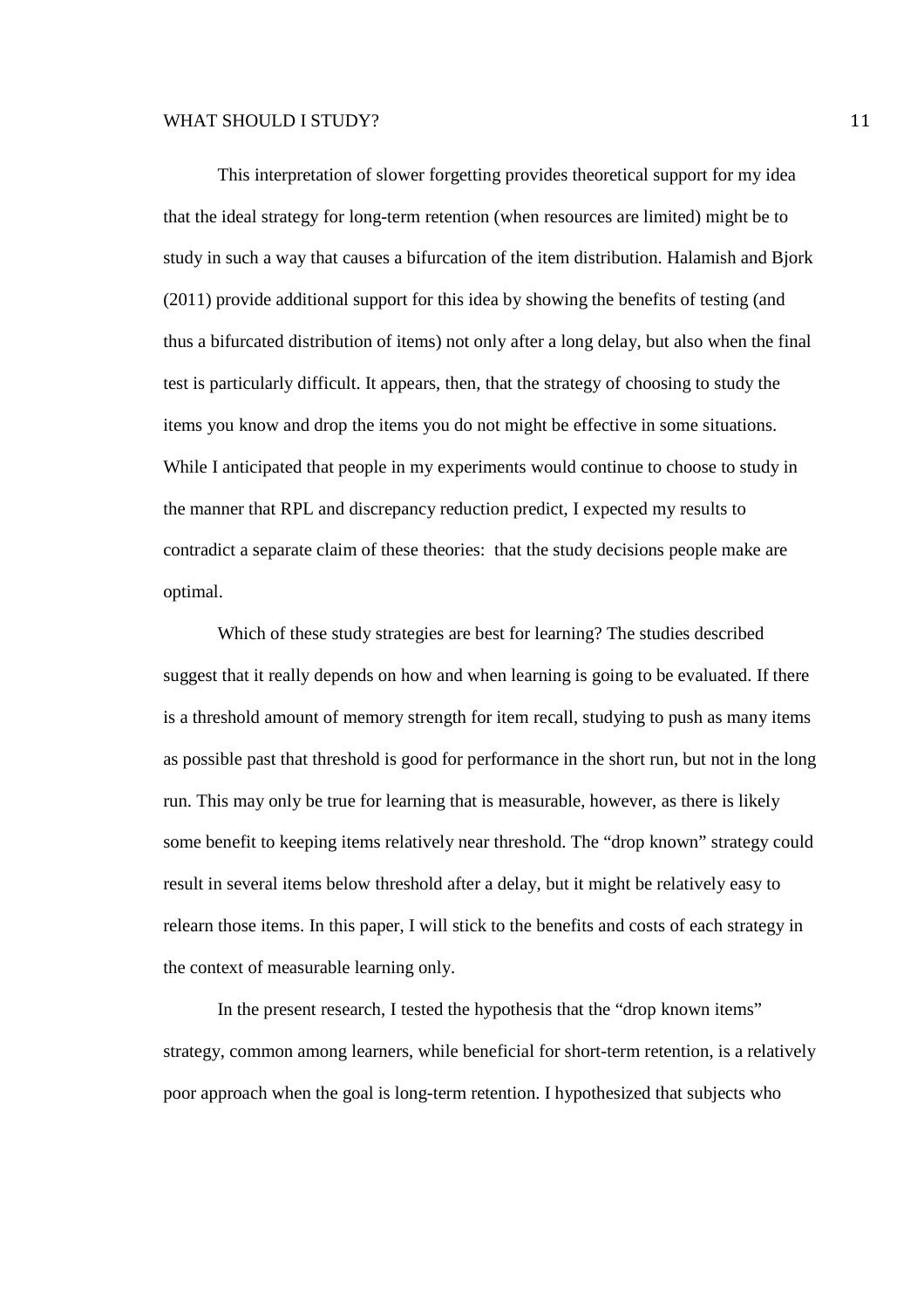followed this strategy would outperform on an immediate test those who studied items they knew, but that performance on a delayed test would indicate the superiority of the latter approach.

The results of a recent study done by Tullis and Benjamin (in press) provide support for this hypothesis. The authors were investigating the effectiveness of learners' study choices as a function of age. Participants of all ages chose the study strategy previously discussed of dropping the items they knew already and restudying the ones they did not know. Younger (college age) learners did better on the final test when their study choices were honored than when they were dishonored. But older learners (60-84 years old) actually did better on the test when their study choices were dishonored rather than honored. The strategy of dropping the items they already knew did not work for them; in fact, the opposite promoted the most learning.

The parallel to my research is this. Older learners forget items at a faster rate than younger learners. The strategy they used when choosing which items to restudy resulted in a bunch of moderately well-learned items that were just above the recall threshold, but by the time they took the test ten minutes later, many of those items had fallen below threshold because of the accelerated rate of forgetting that occurs among older learners. The older learners, then, are like the learners in my study who take the test two weeks later, after much forgetting has occurred. For younger learners, the items remain above threshold long enough for the "drop known" strategy to work well for them; they parallel the subjects in my study who take the final test immediately after studying. Thus, the results reported by Tullis and Benjamin (in press) are encouraging for my own research as well.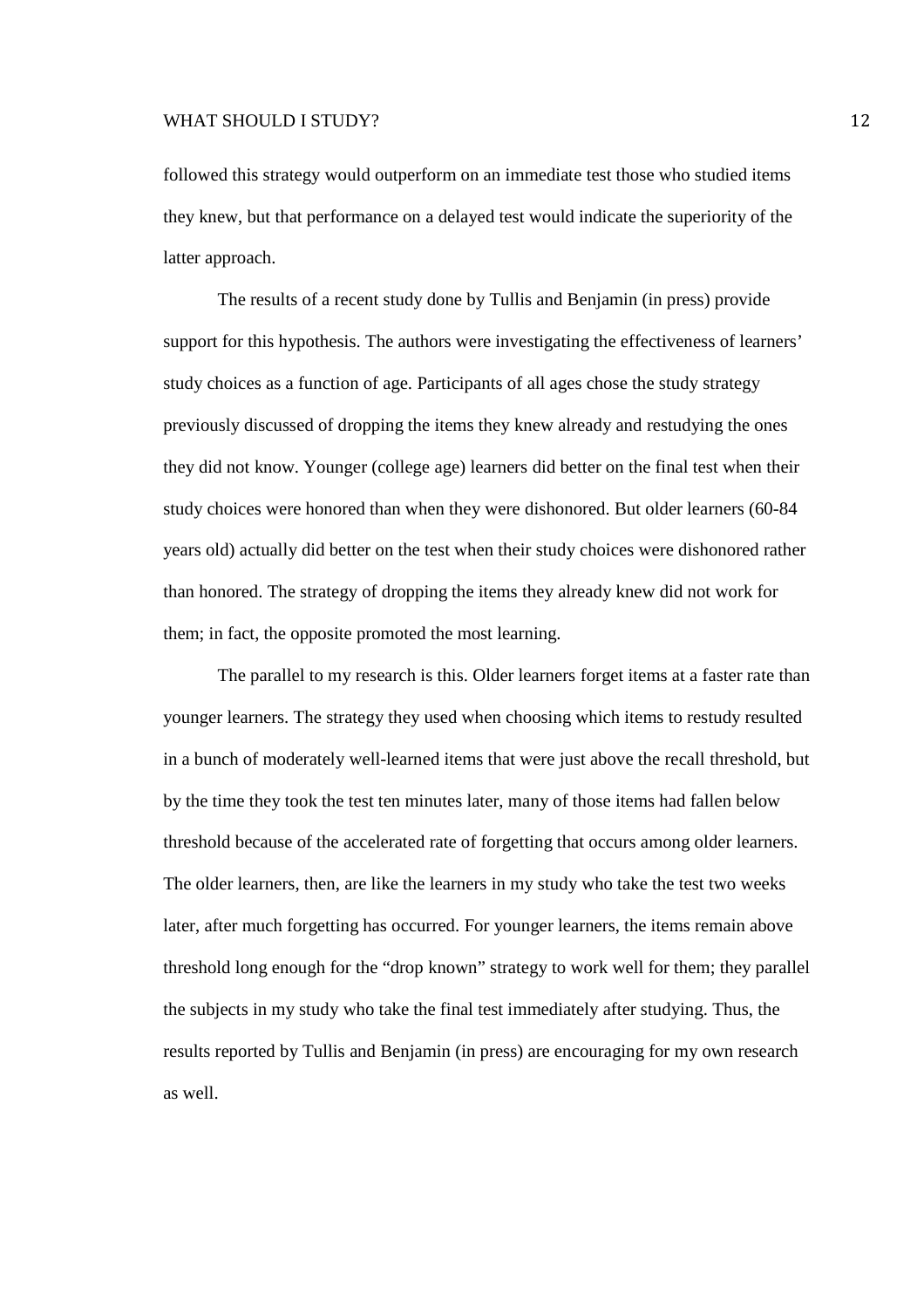In the rest of this paper, I present a series of experiments designed to test the hypothesis that the strategy of restudying unknown items is good for short-term retention but bad for long-term retention. In the first experiment, easy and difficult word pairs were used as a proxy for known and unknown items, and the effectiveness of the "restudy unknown" strategy was compared to that of the "restudy known" strategy for both immediate and delayed tests.

#### Experiment 1

# **Method**

#### **Participants**

Participants were recruited from Amazon's Mechanical Turk, a website on which people can sign up to do miscellaneous tasks for pay. Participants were offered \$1.00 for completing Part One of the experiment, which took about 20 minutes, and another \$1.00 for completing Part Two, which took about five minutes. Of the 53 participants included in the analysis, 35 were women, and ages ranged from 19 to 65. All participants lived in the United States and were fluent in English.

One hundred participants were recruited for this experiment. People were excluded from analysis if they did not complete the experiment, if they had major technical issues during the experiment, or if they indicated in a post-experimental questionnaire that they were familiar with the experimental materials prior to participating. Part Two of the experiment was required of both immediate and delayed participants. Although only the immediate test was included in the analysis for the immediate participants, they were asked to do Part Two so that any self-selection problems would be present in both delay conditions. Of the 53 participants included in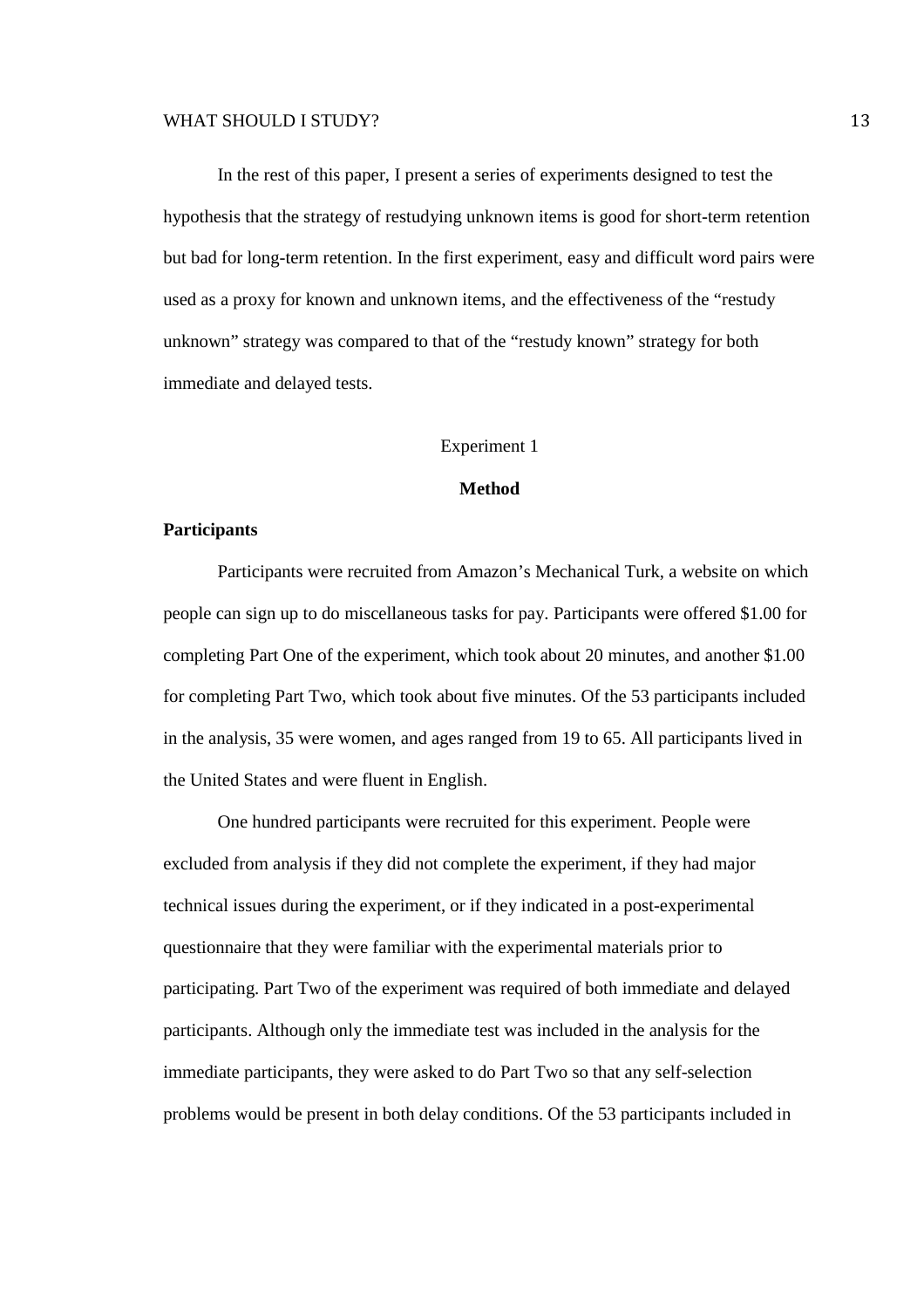#### WHAT SHOULD I STUDY? 2002 22 22 23 24

the final analysis, 31 were in the delayed condition and 22 were in the immediate condition.

#### **Materials**

 The stimuli were 60 word pairs, half of which were easy (e.g., FIRM:GRIP) and half of which were difficult (e.g., MEEK:CLOTHES). The easy pairs were taken from Nelson, McEvoy, and Schreiber (1998) and had forward association strengths of .10. This means that when people were shown the first word in each pair (e.g., FIRM), 10% of those people identified the second word in the pair (e.g., GRIP) as the first thing that came to mind. The difficult pairs were formed by randomly matching up cues and targets from word pairs that had forward association strengths of .11, a process designed to create non-associates.

# **Design**

The experiment had a  $2 \times 2 \times 2$  mixed design, with item difficulty and restudy manipulated within subjects and test delay manipulated between subjects. Participants took the final test at either a five minute or one week delay.

#### **Procedure**

 The experiment was conducted online. There were three stages: initial study, restudy, and final test (see Figure 2). Participants in the immediate test condition were also asked to take the delayed test one week later (in an effort to avoid the influence of self-selection on the results as discussed earlier), but their performance on that test was not included in the analysis.

 During the initial study phase, participants studied each word pair once. The cue and target of each pair were shown on the screen until the participant decided to continue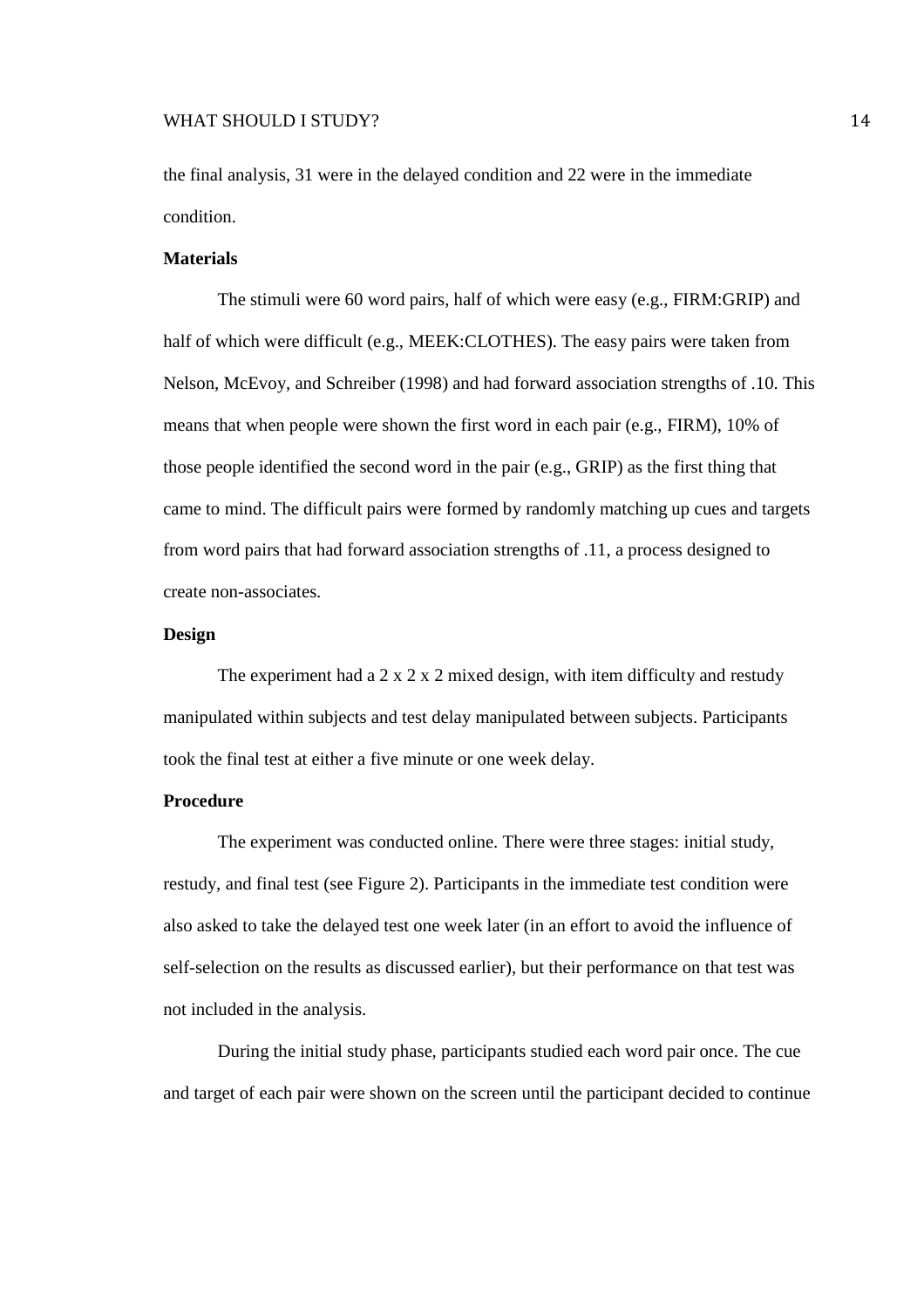on to the next pair. After studying all of the pairs, participants proceeded to the restudy phase.

 Half of the pairs were randomly selected for restudy. During the restudy phase, participants restudied this selection of pairs twice. The restudy phase consisted of test trials with feedback for each item. Participants were presented with the first word in each pair and asked to fill in the second word. Participants were given as much time as needed to enter an answer. Once they did, the correct answer was displayed on the screen for two seconds, and then the next trial began.

 After the restudy phase, the participants in the delayed test condition were thanked for their participation and told they might be contacted for a follow-up experiment. Participants in the immediate test condition played a game called Asteroids for three minutes as a distractor task and then were given a test without feedback on all 60 word pairs. All participants were emailed one week later and asked to take the delayed test on all of the word pairs. Only participants who participated in the second session of the experiment and completed this final test were included in the analysis.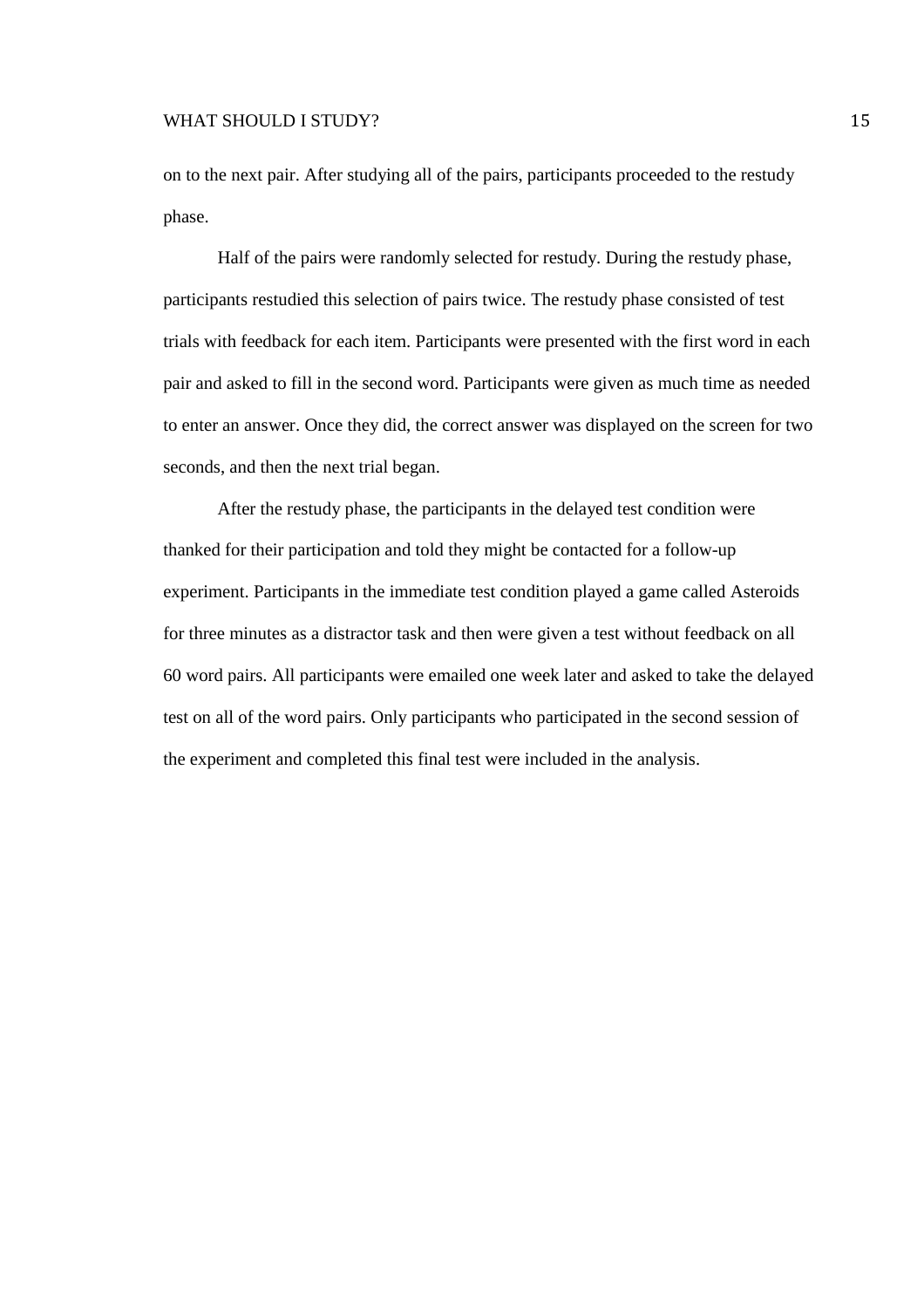

#### **Figure 2. Procedure for Experiment 1.**

# **Results and Discussion**

 For the analysis, a new "study strategy" variable was formed out of the four within subjects conditions: easy/restudied items, easy/not restudied items, hard/restudied items, and hard/not restudied items. One level of this new variable was "hard focus," which was designed to correspond to the strategy, described in detail in the introduction, of dropping items that you already know and restudying items that you do not. The hard focus condition was created by combining hard/restudied items with easy/not restudied items. The other level was "easy focus," which was just the opposite: a strategy of dropping items that you do not know and choosing to restudy those you do. The easy focus condition was created by combining easy/restudied items with hard/not restudied items.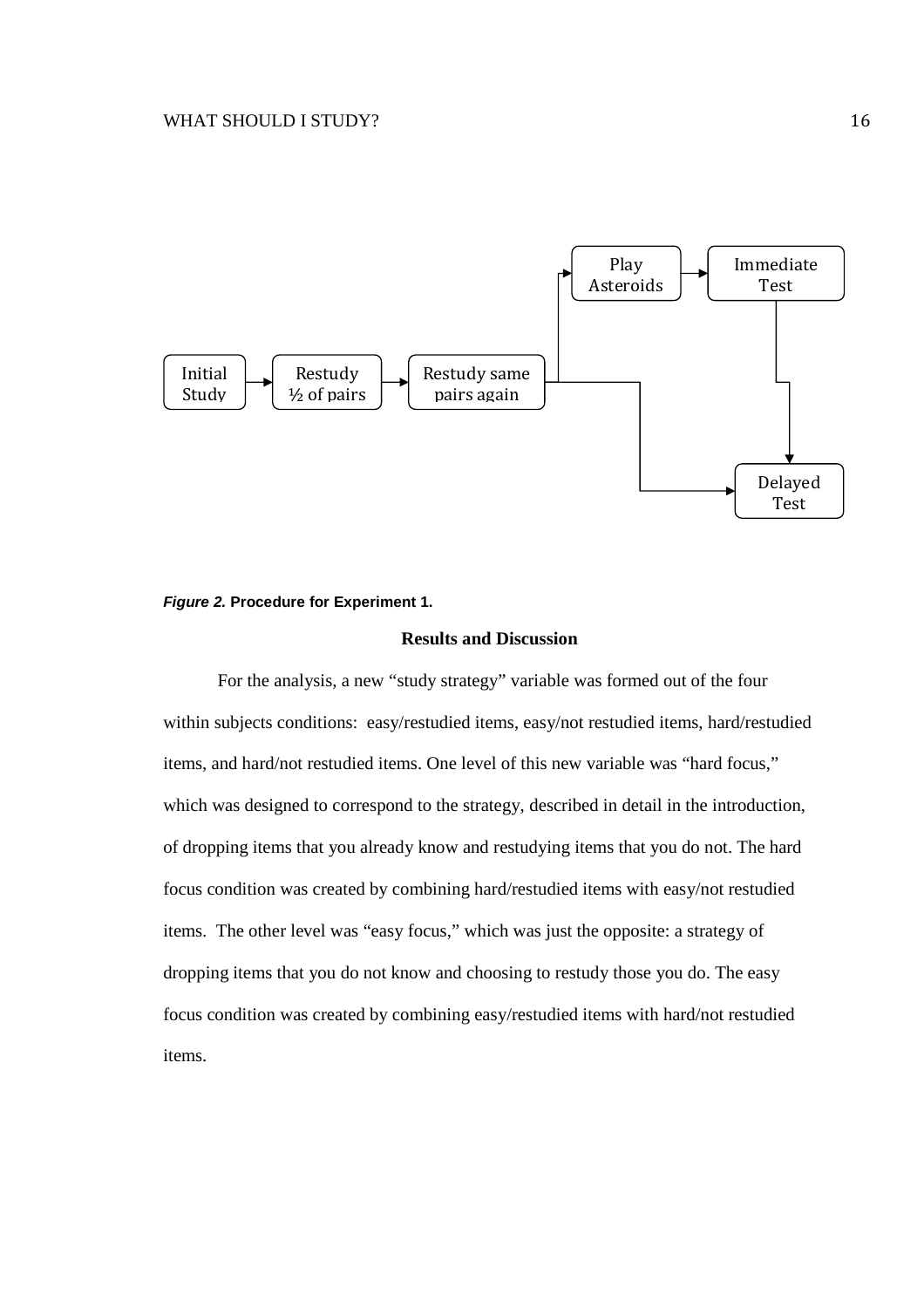To test the hypothesis that there would be an interaction between study strategy and test delay, a two-way mixed model ANOVA was conducted (see Figure 3). The interaction was not significant,  $F(1,51) = .951$ ,  $p = .334$ . There was a significant main effect of study strategy,  $F(1,51) = 20.450$ ,  $p < .05$ , with the easy focus condition outperforming the hard focus condition on the final test. There was also a significant main effect of test delay,  $F(1,51) = 13.665$ ,  $p < .05$ , with the immediate condition unsurprisingly outperforming the delayed condition. A paired samples t-test was also conducted to compare performance in the easy focus and hard focus conditions on the delayed test. The difference between the two was significant,  $t(30) = 2.986$ ,  $p < .05$ . (See Table 1 for means.)



**Figure 3. Proportion of word pairs correctly recalled on the final test in Experiment 1 as a function of test delay and study strategy (easy focus or hard focus).**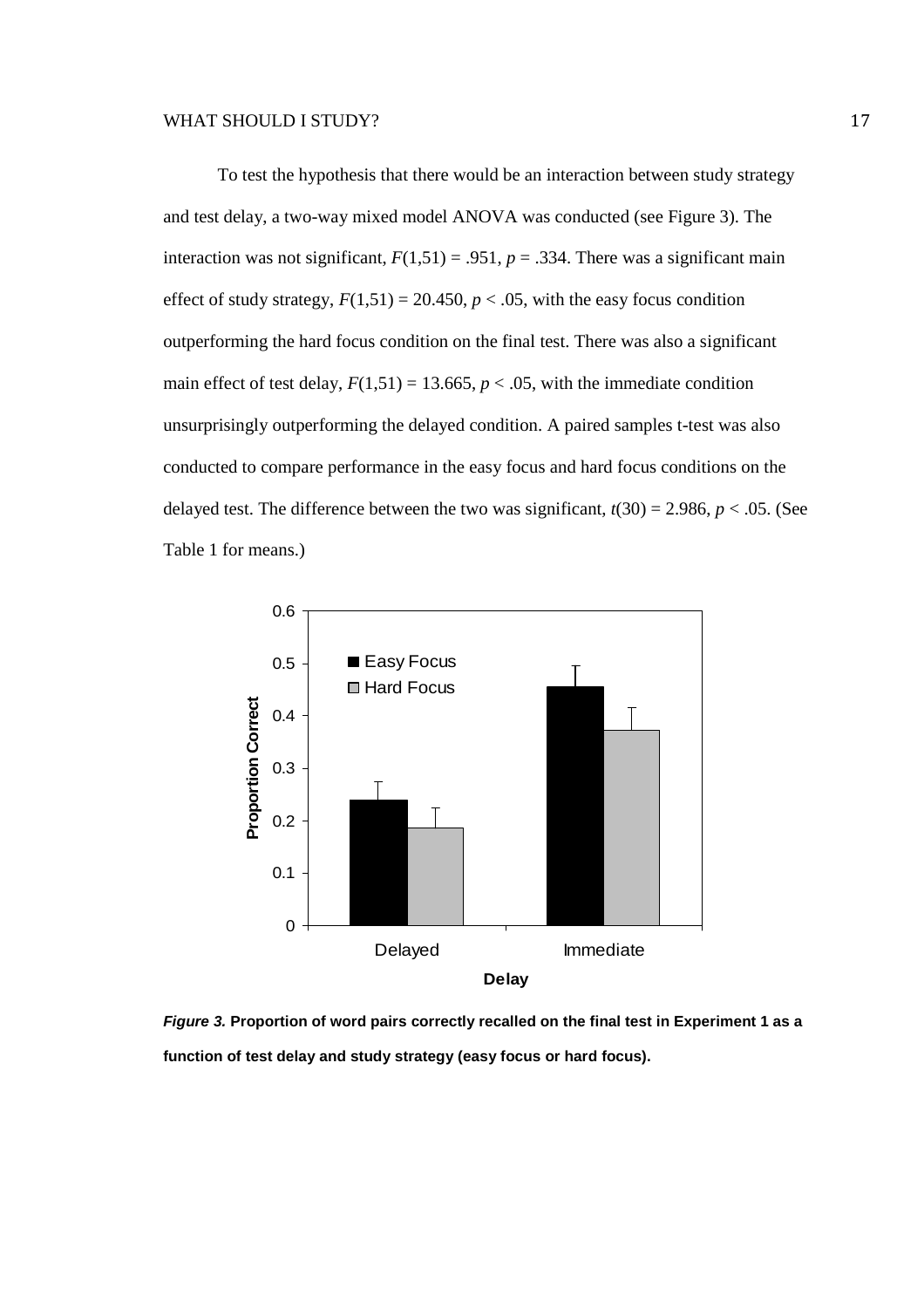These results were generally unsupportive of my hypothesis, as the effectiveness of the two different study strategies did not vary according to the delay between the study and test phases. And as Figure 3 shows, somewhat counter-intuitively, the easy focus strategy resulted in better performance on both the immediate and delayed tests. This could be due to the fact that the study strategies as I have defined them in this experiment do not match up precisely with those outlined in the introduction of this paper.

In real life, learners base their restudy decisions on whether they know each item or not. In this experiment, I used item difficulty as a proxy for this knowledge, making the assumption that easy items correspond to known items and hard items correspond to unknown items. In fact, the fairly low initial test accuracy achieved by the participants in my experiment indicates that the easy items may not have been so easy. This could account for the somewhat surprising finding that the easy focus condition outperformed the hard focus condition. The "easy" focus condition was actually made up of many items that were unknown to learners, but they were easier and thus closer to being learned than those in the hard focus condition. The items in the hard focus condition were likely so difficult that restudying them was not sufficient to push many above the recall threshold for the final test.

#### Experiment 2

In this experiment I moved to a more precise measure of item knowledge than item difficulty.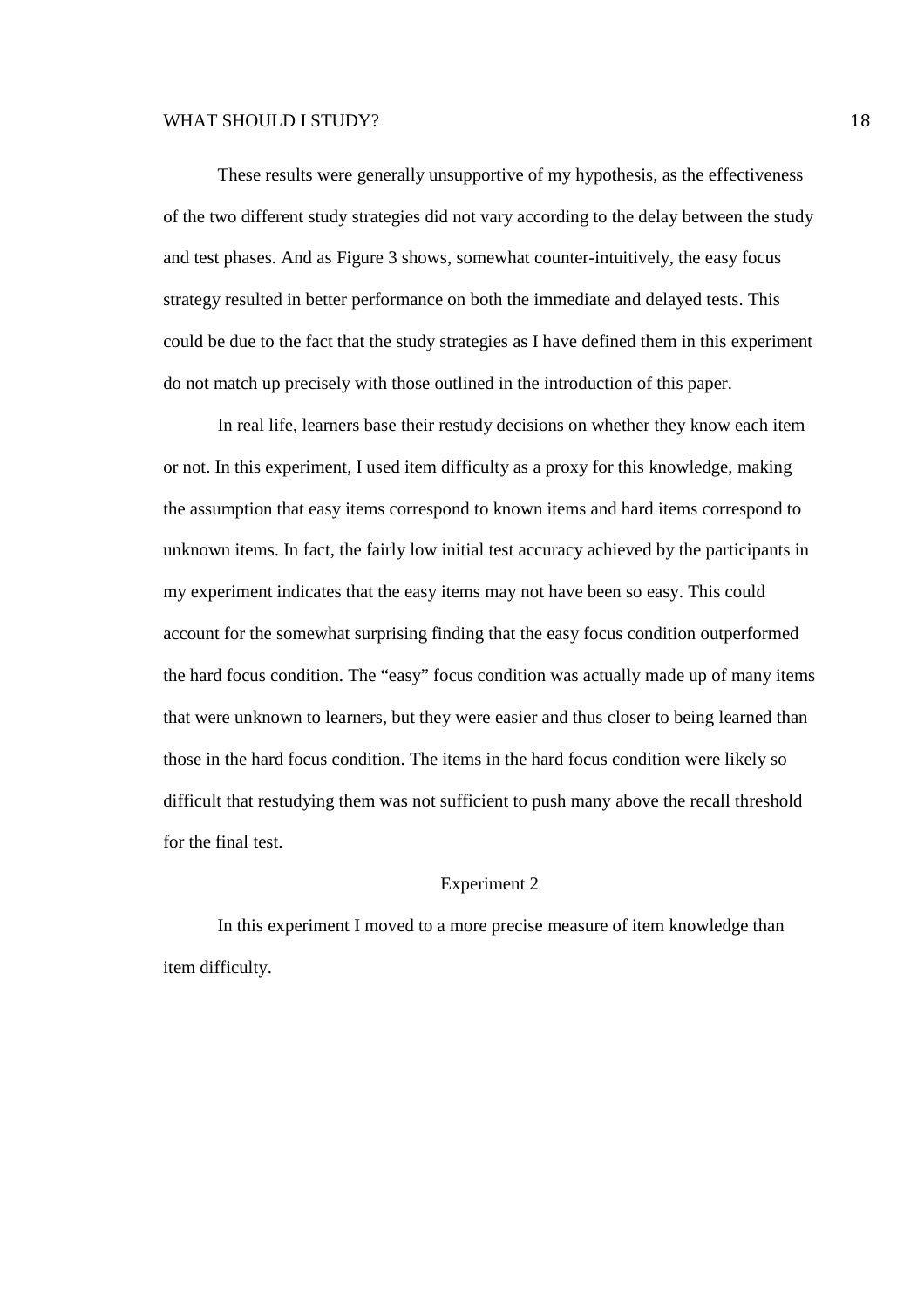#### **Method**

# **Participants**

 Forty participants were recruited from Amazon's Mechanical Turk. Eighteen were excluded from analysis for not completing the experiment, technical difficulties, or selfreported familiarity with the experimental materials. Of the 22 participants included in the analysis, 18 were female, and ages ranged from 19 to 62. All participants lived in the United States and were fluent in English. Part One of the experiment took about 25 minutes, and Part Two took about five minutes. Participants were paid \$1.50 for completing Part One and another \$1.00 for completing Part Two. Eleven participants were randomly assigned to the immediate condition and eleven to the delayed condition.

# **Materials**

 The stimuli for this experiment were taken from the same set of associates as those in Experiment 1 (Nelson et al., 1998). For this experiment the 30 easy word pairs from Experiment 1 (which have forward association strengths of .10) were used, as well as 30 new word pairs with forward association strengths of .11 (e.g., AGONY:DEFEAT).

# **Design**

 The design for Experiment 2 is the same as that for Experiment 1 with one exception. Instead of manipulating item difficulty (easy vs. hard), I manipulated item knowledge (known vs. unknown). This was done in order to test my hypothesis (which is described in detail in the introduction of this paper) more precisely. Items were assigned to the known and unknown conditions based on each participant's performance during the initial test phase.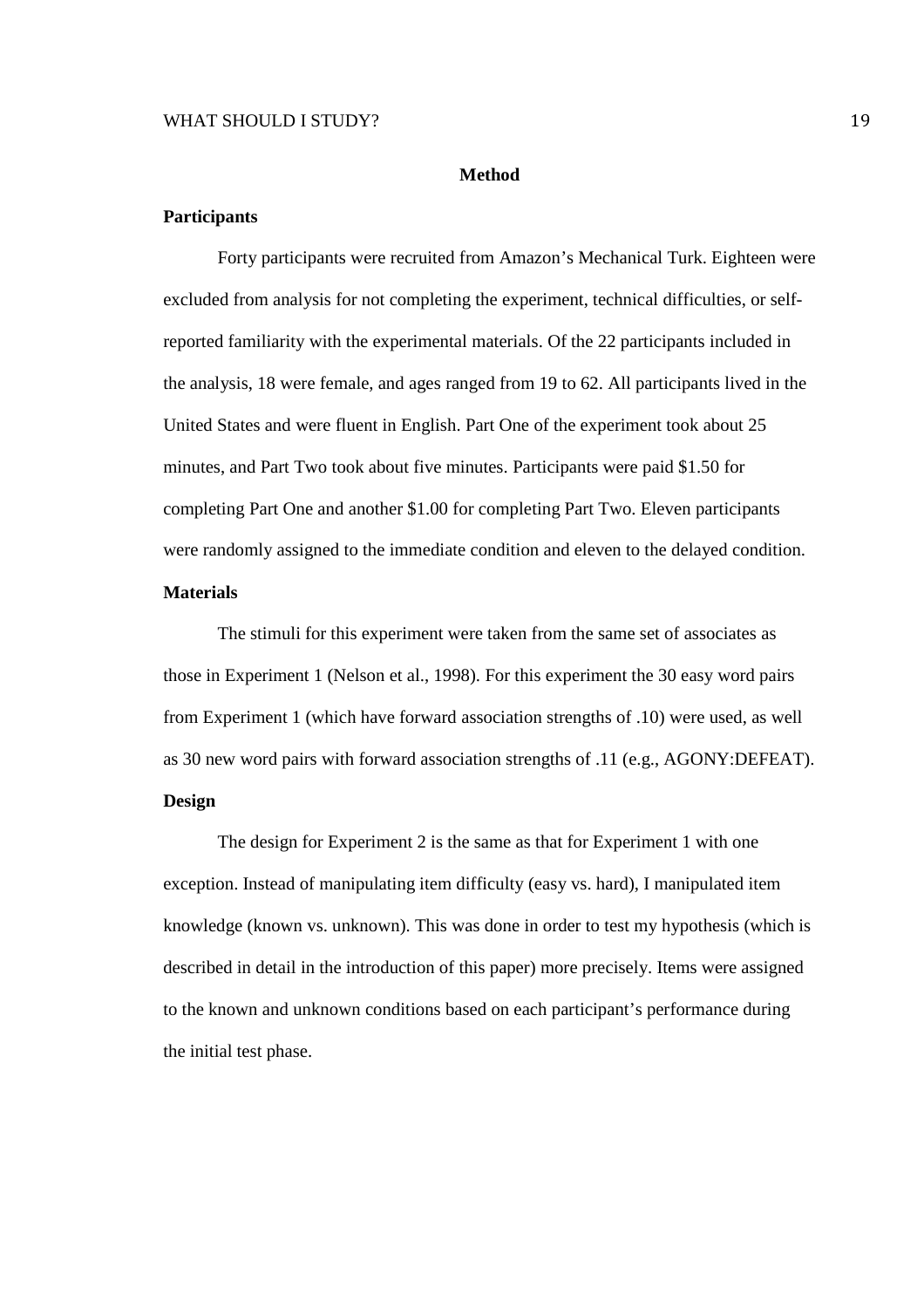#### **Procedure**

 The procedure in Experiment 2 was almost identical to that in Experiment 1, but a phase was added between the initial study phase and the restudy phase. After studying all 60 word pairs during the initial study phase, participants took an initial test without feedback on all of the word pairs. Performance on this initial test was used to divide items into the known and unknown conditions. That is, if a person correctly recalled an item on this initial test that item was placed into the known condition, and if he or she failed to recall the item it was placed into the unknown condition. After this initial test phase, the restudy and final test phases were the same as Experiment 1.

#### **Results and Discussion**

 As in Experiment 1, a new "study strategy" variable was created to be used in the analysis. The inputs for this variable were the four conditions that were within subjects: known/restudied items, known/not restudied items, unknown/restudied items, and unknown/not restudied items. There were two levels of this new variable: "restudy known" corresponds to the strategy described in the introduction of restudying items you already know and dropping those you do not, and "restudy unknown" corresponds to the opposite strategy of restudying items you do not know and dropping those you do. Performance in the known/restudied and unknown/not restudied conditions was averaged to create the restudy known condition, and performance in the unknown/restudied and known/not restudied conditions was averaged to create the restudy unknown condition.

A two-way mixed model ANOVA was conducted to test the hypothesis that there would be an interaction between study strategy and test delay (see Figure 4). The interaction was significant,  $F(1,21) = 31.784$ ,  $p < .05$ . There was also a significant main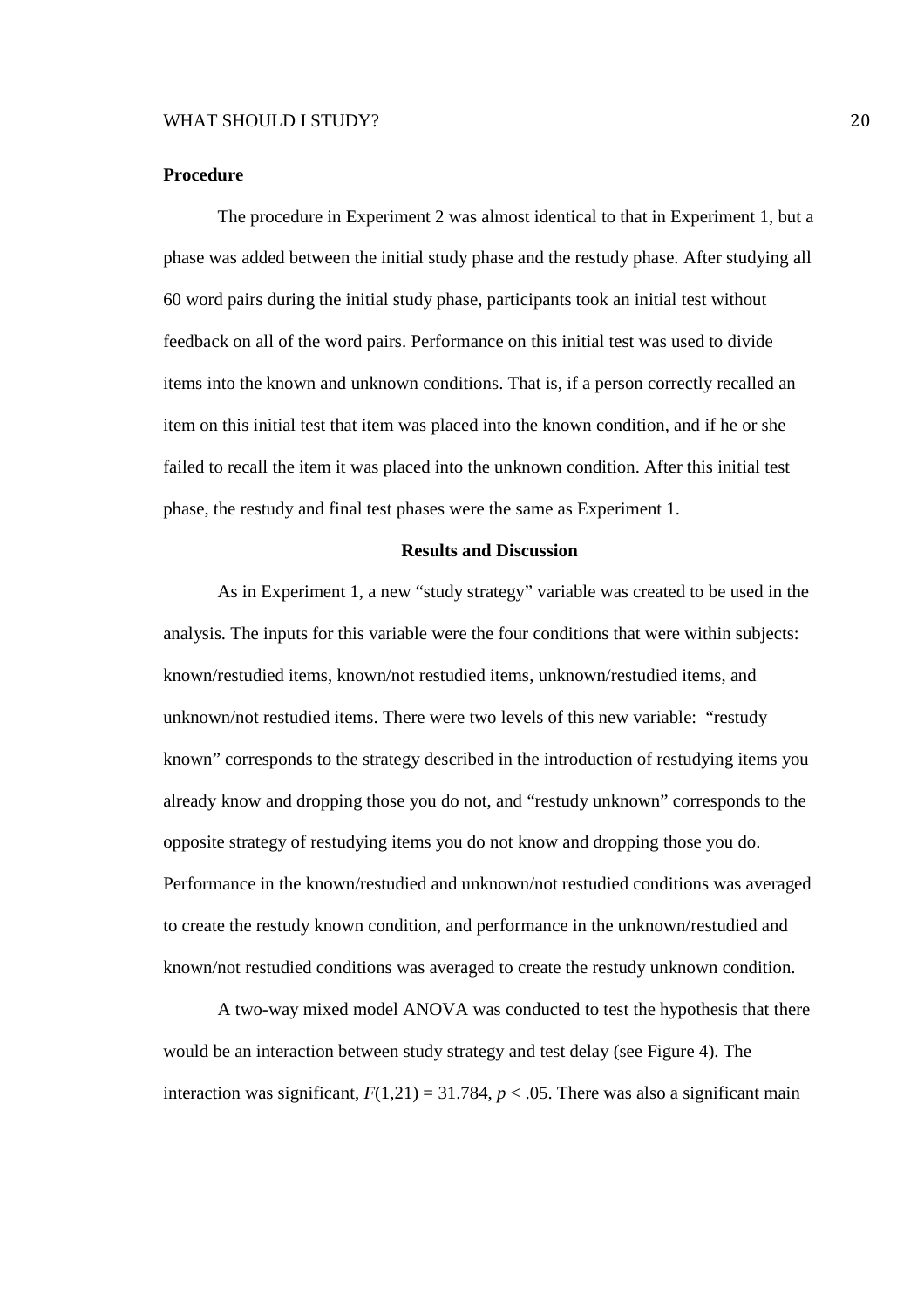effect of study strategy,  $F(1,21) = 65.688$ ,  $p < .05$ , with the restudy unknown condition generally outperforming the restudy known condition. The main effect of test delay was significant as well,  $F(1,21) = 138.828$ ,  $p < .05$ , with participants doing better on the immediate test than on the delayed test. A paired samples t-test was also conducted to compare performance in the restudy known and restudy unknown conditions on the delayed test. The results of this test were not significant,  $t(10) = -1.573$ ,  $p > .05$ . (See Table 1 for means.)



**Figure** *4.* **Proportion of word pairs correctly recalled on the final test in Experiment 2 as a function of test delay and study strategy (restudy known or restudy unknown).** 

 These results supported the hypothesis that the effectiveness of each study strategy depends on when learners are tested. While the restudy unknown strategy resulted in much better performance on the immediate test than the restudy known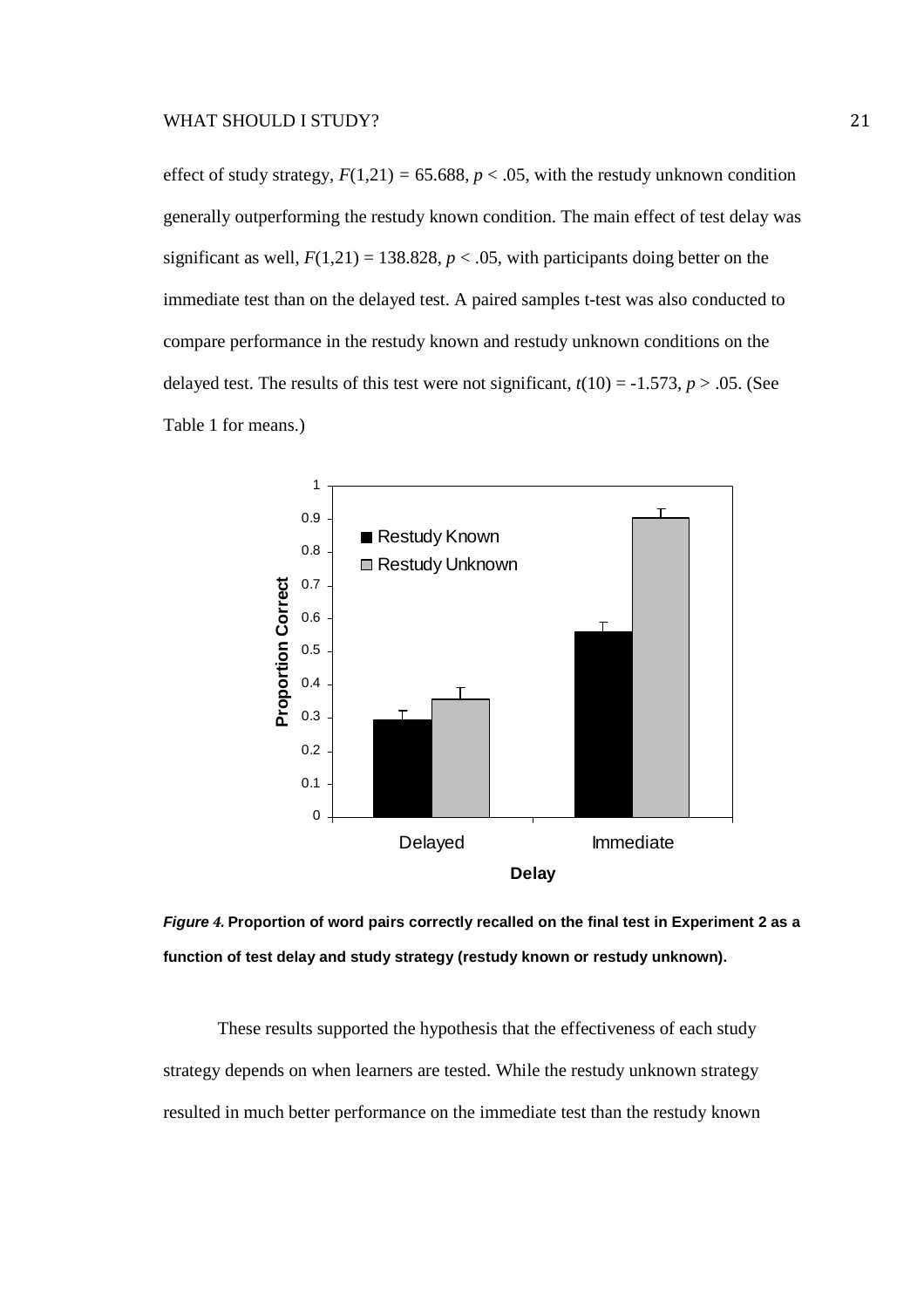strategy, the performance gap narrowed for the delayed test, as can be seen in Figure 4. This means that more forgetting occurred when using the restudy unknown strategy than when using the restudy known strategy. So while there were more items above the recall threshold in the restudy unknown condition to begin with, only slightly more than one third of those items remained above threshold after one week. Conversely, while there were initially fewer items above threshold in the restudy known condition, more than half remained there after a week had passed.

This is consistent with the theory that restudying items you already know increases the memory strength of those items so that they end up far above threshold and thus are not forgotten as quickly.

#### Experiment 3

In Experiment 3, I increased the delay from one to two weeks to see whether the restudy known strategy could actually be better for recall than restudy unknown. I expected an increase in the delay to have this effect because it would allow for more forgetting, which would have a larger effect on accuracy in the restudy unknown condition than in the restudy known condition. That is, the relative resiliency of the restudy known items that are above threshold will result in them staying above threshold for longer than the items in the restudy unknown condition.

# **Method**

#### **Participants**

 Fifty-eight participants were recruited from Amazon's Mechanical Turk. Of these, 26 were excluded from analysis for not completing the experiment, serious technical problems, or self-reported familiarity with the materials. Of the 32 included in the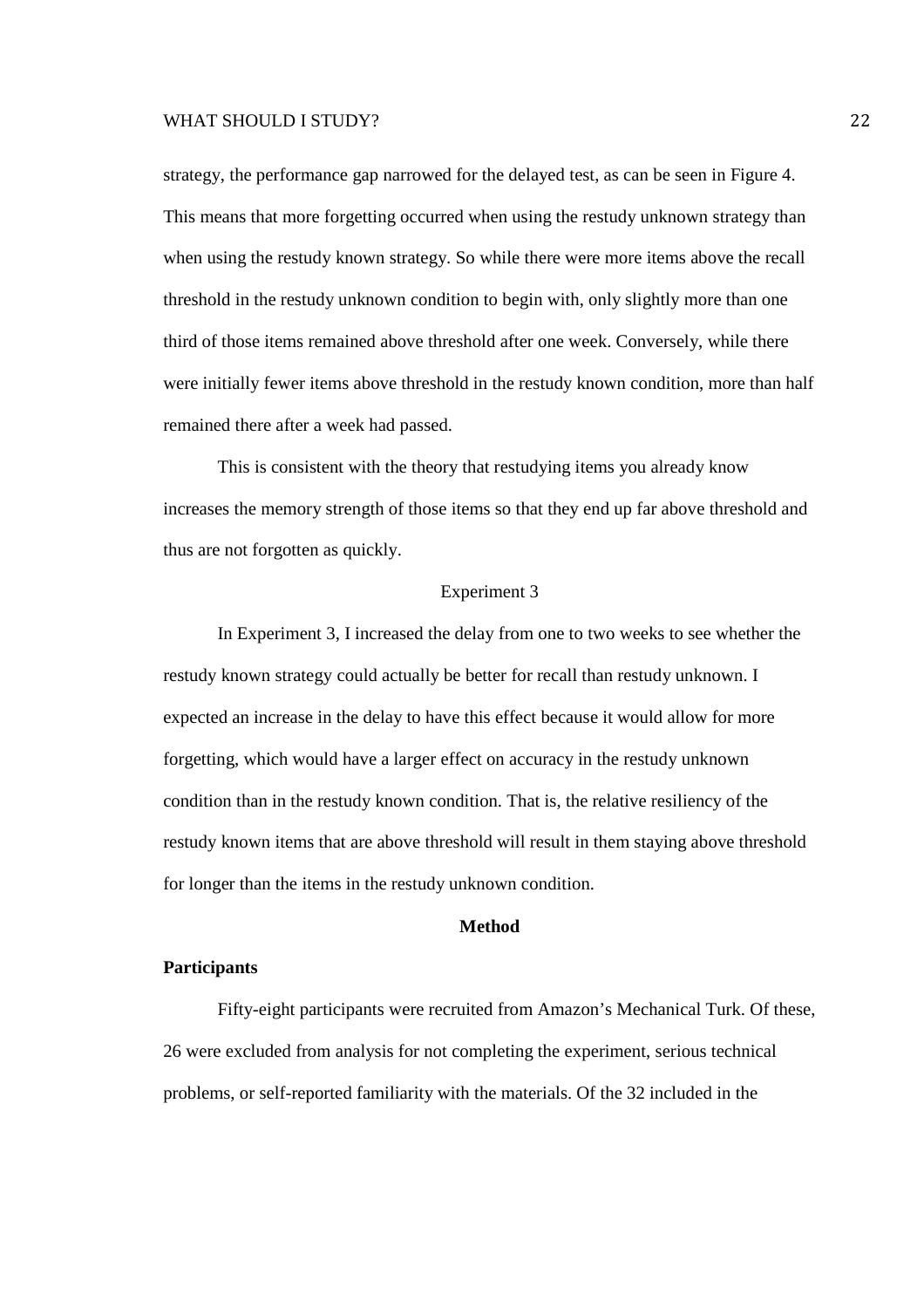analysis, 22 were female, and ages ranged from 19 to 58. All participants lived in the United States, and all were fluent in English. Part One of the experiment took about 25 minutes, and Part Two took about five minutes. Participants were paid \$1.00 for completing Part One and another \$1.00 for completing Part Two. Fifteen of the participants were randomly assigned to the delayed condition, and the other 17 were in the immediate condition.

# **Materials**

 In this experiment, my desire was to both simulate more realistic study conditions and create a bigger gap between the known and unknown items. I thus went back to the same set of word pairs used in Experiment 1, where half the pairs were relatively easy to learn and half were relatively difficult to learn. Item difficulty was not included as an independent variable in the data analysis, however.

#### **Design**

The design was the same as that in Experiment 2.

# **Procedure**

 The procedure was the same as that in Experiment 2. The only change was in the length of time between parts one and two of the experiment. In Experiment 2, the delay before the final test was 5 minutes in the immediate condition and one week in the delayed condition. In this experiment, the delay before the final test was two weeks in the delayed condition. Everything else was the same.

#### **Results and Discussion**

 To test the hypothesis that there would be an interaction between study strategy and delay, a two-way mixed model ANOVA was conducted (see Figure 5). There was a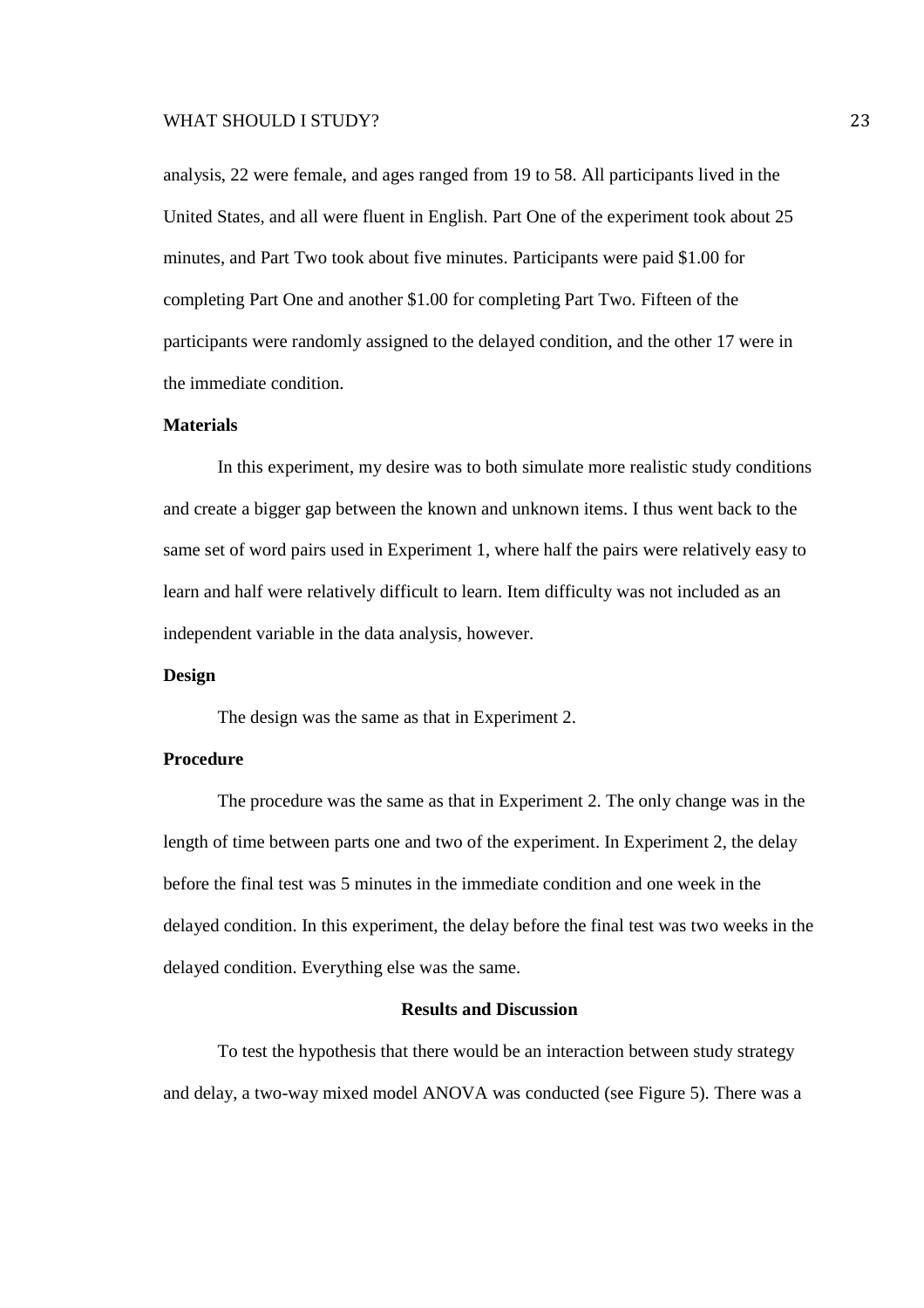significant interaction,  $F(1,31) = 15.206$ ,  $p < .05$ , with the restudy unknown condition outperforming the restudy known condition on the immediate test but not on the delayed test. As in the first two experiments, there was a significant main effect of both study strategy and test delay,  $F(1,31) = 11.344$ ,  $p < .05$ , and  $F(1,31) = 115.314$ ,  $p < .05$ , respectively. A paired samples t-test was also conducted to compare performance in the restudy known and restudy unknown conditions on the delayed test. The results of this test were not significant,  $t(14) = .413$ ,  $p > .05$ . (See Table 1 for means.)



**Figure 5. Proportion of word pairs correctly recalled on the final test in Experiment 3 as a function of test delay and study strategy (restudy known or restudy unknown).** 

 As Figure 5 shows, these results confirm the finding in Experiment 2 that the restudy unknown strategy appears to be associated with more forgetting (57 percentage point drop in accuracy) than the restudy known strategy (37 percentage point drop in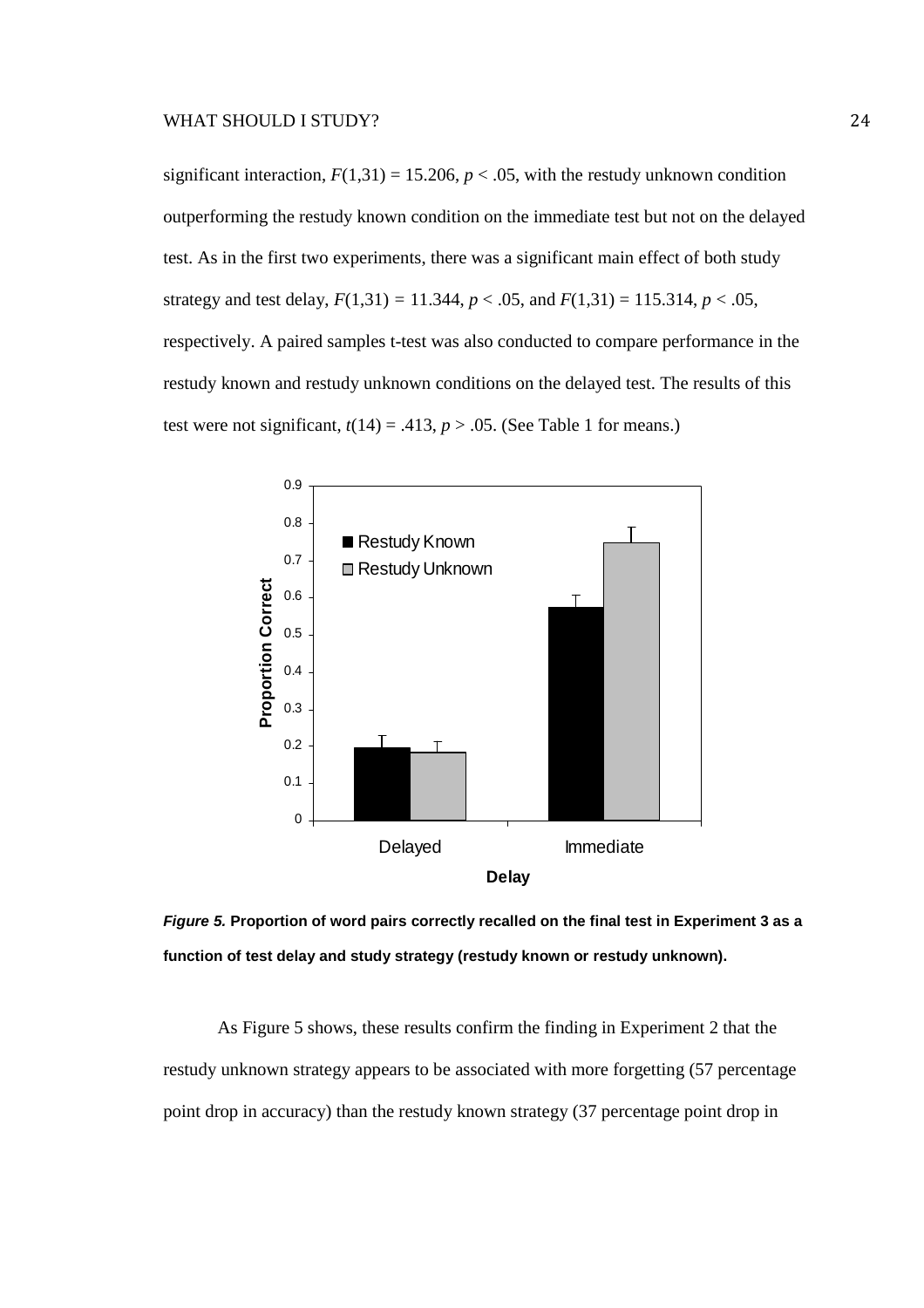accuracy). They also provide support for my hypothesis that restudy known can actually be the optimal strategy for long-term learning, as this strategy outperformed restudy unknown on the delayed test (although the difference was not significant).

# Experiment 4

In this experiment participants were asked to make study choices for themselves, rather than assuming that they would choose one way or another based on item knowledge. This was done in an attempt to draw a more concrete connection between learners' actions and the consequences of those actions.

# **Method**

# **Participants**

 One hundred twenty-seven participants were recruited from Amazon's Mechanical Turk. Of these, 92 were excluded from analysis for not completing the experiment, serious technical problems, or self-reported familiarity with the materials. (The number of excluded participants for this experiment is high because the program failed to record essential information for many of them.) Of the 35 included in the analysis, 23 were female, and ages ranged from 18 to 57. All participants lived in the United States, and all were fluent in English. Participants were paid \$1.00 for completing Part One of the experiment, which took about 25 minutes, and another \$1.00 for completing Part Two, which took about 5 minutes. Nineteen participants were randomly assigned to the delayed condition; the other 16 were in the immediate condition.

# **Materials**

 The materials used in this experiment were the same as those used in Experiments 1 and 3.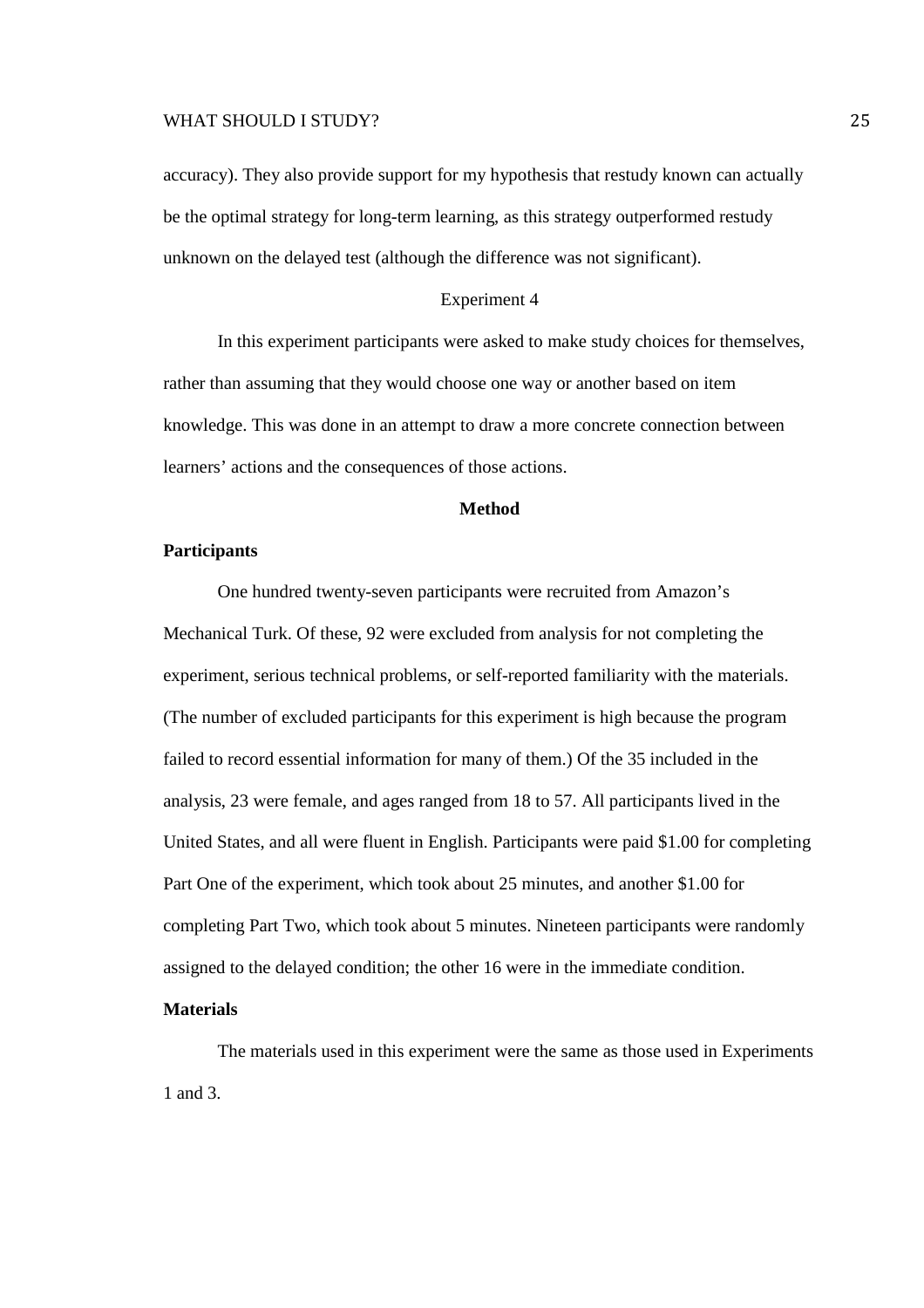#### **Design**

 The design of this experiment was a 2 x 2 mixed design, with test delay as the between subjects factor, as in the first three experiments. The within subjects factor was whether a given restudy choice was honored or dishonored.

#### **Procedure**

The procedure was similar to that of Experiments 2 and 3, but after the initial study and initial test phases, we added a study choice phase. This was followed by the restudy and final test phases. During this study choice phase, each cue from every word pair was displayed simultaneously, and participants were instructed to choose half of the pairs for restudy. They were not allowed to continue until they had chosen exactly half. Then they proceeded to the restudy phase as in the other experiments, where half of their study choices were honored and the other half were dishonored. After this, participants in the immediate condition took a final test and all participants took a test after a two week delay, as in the previous experiments.

# **Results and Discussion**

To test the hypothesis that there would be an interaction between test delay and whether or not a participant's study choice was honored, a two-way mixed model ANOVA was conducted (see Figure 6). The interaction was not significant, *F*(1,35) *=* .613,  $p > 0.05$ . There was no significant main effect of honoring participants' study choices either,  $F(1,35) = .154$ ,  $p > .05$ , with participants performing only negligibly better in the honor condition than in the dishonor condition overall. As expected, there was a significant main effect of test delay on performance,  $F(1,35) = 66.277$ ,  $p < .05$ . A paired samples t-test was also conducted to compare performance in the dishonor and honor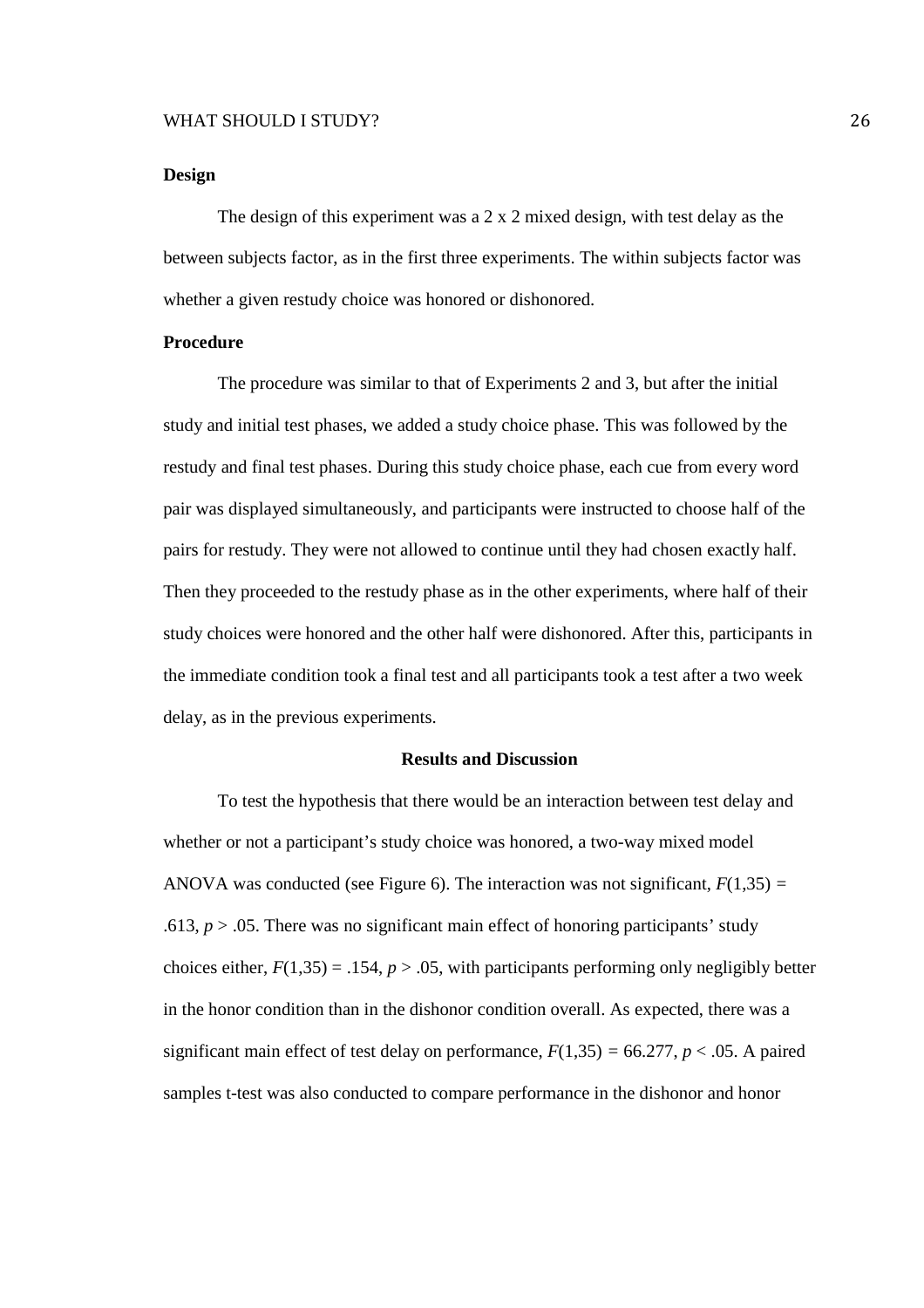conditions on the delayed test. The results of this test were not significant,  $t(18) = .371$ , *p* > .05. (See Table 1 for means.)





If we use these data to perform the same analysis as in Experiments 2 and 3, however, we do see a significant crossover interaction between study strategy and test delay,  $F(1,35) = 18.595$ ,  $p < .05$  (see Figure 7). There was also a significant main effect of study strategy,  $F(1,35) = 5.342$ ,  $p < .05$ , with "restudy unknown" outperforming "restudy known" across delay conditions. The results of a paired samples t-test comparing performance in the restudy known and restudy unknown conditions on the delayed test were significant,  $t(18) = 2.094$ ,  $p = .05$ . (See Table 1 for means.) This secondary analysis confirms the results of Experiment 3 and supports the hypothesis that the restudy known strategy can actually be better for retention after a sufficient delay.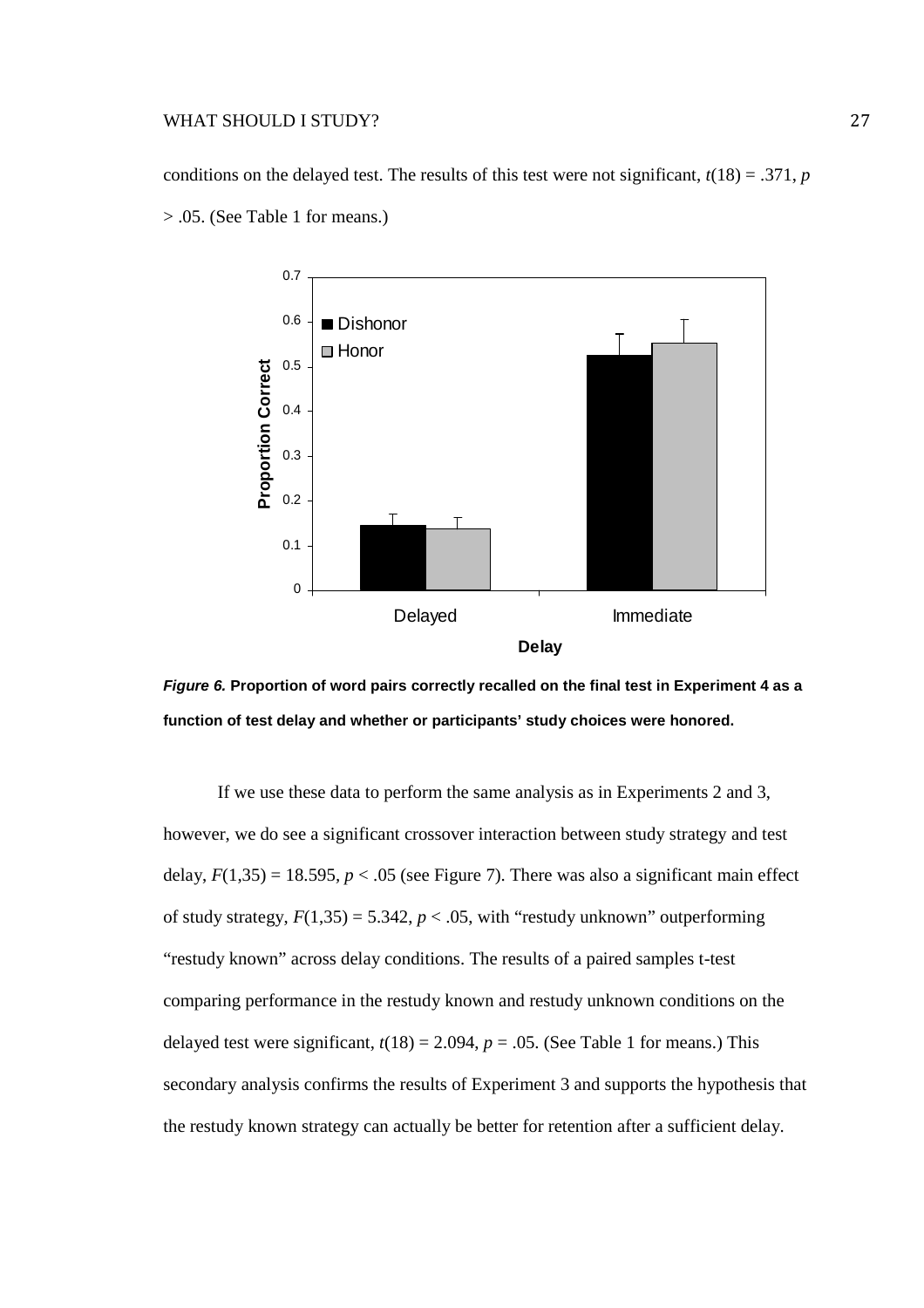



These results indicate some inconsistency between our participants' actual restudy choices and those we anticipated they would make. As Figures 6 and 7 show, the honor and dishonor conditions did not correspond to the restudy unknown and restudy known conditions. It appears the learners in our experiment were not choosing to drop items they knew and restudy items they did not. As addressed in the introduction of this paper, however, previous research shows that learners do choose to study this way (Nelson et al., 1994; Son and Metcalfe, 2000; Son, 2004). This inconsistency could be due to any of multiple factors interfering with metacognitive judgments. To begin with, restudy choices were presented at the end of the initial test phase. Participants may have had some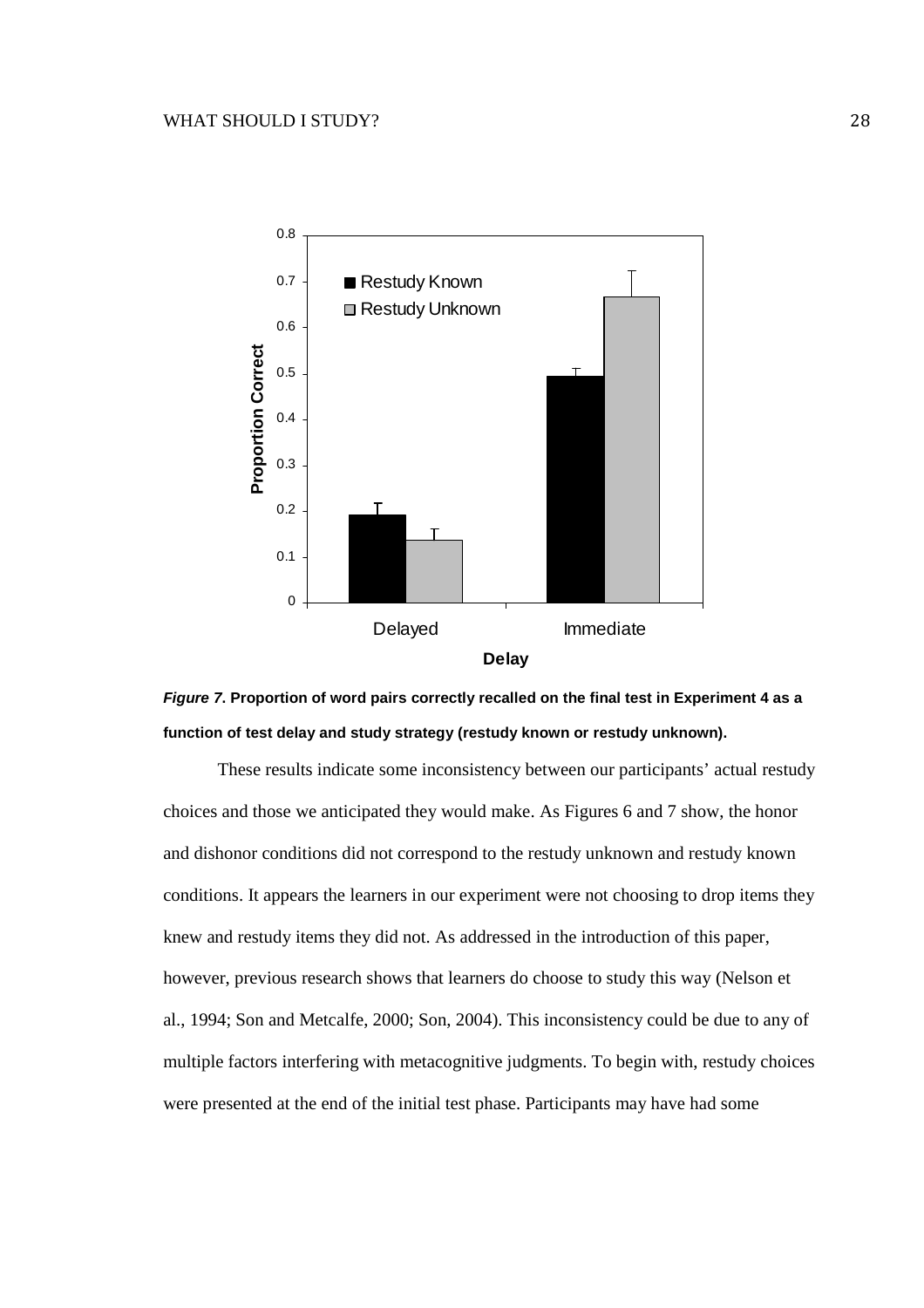difficulty remembering which items they correctly recalled during the initial test and so may have been unable to use this knowledge in making their decisions. In addition to this, there were 60 word pairs that participants were asked to learn. Being presented with all 60 pairs at once at the end of the initial test phase could have been overwhelming, and it is also very different from traditional restudy in which learners usually make decisions about individual items immediately after they have tested themselves.

#### Experiment 5

In this experiment we attempted to reduce the negative influence of the abovementioned factors on metacognitions so that our participants would be better equipped to make their restudy decisions.

#### **Method**

#### **Participants**

Ninety-seven participants were recruited from Amazon's Mechanical Turk. Of these, 29 were included in the analysis. Participants were excluded if they experienced technical problems, if they reported being familiar with the experiment or materials, or if they failed to complete both parts of the experiment. Seventeen of the participants were female, and ages ranged from 18 to 60 years old. All participants reported living in the United States and being fluent in English. Part one of the experiment took about 15 minutes, and part two took about five minutes. Participants were paid \$1.00 for completing part one and another \$1.00 for completing part two. Fourteen of the participants were assigned to the delayed condition and fifteen to the immediate condition.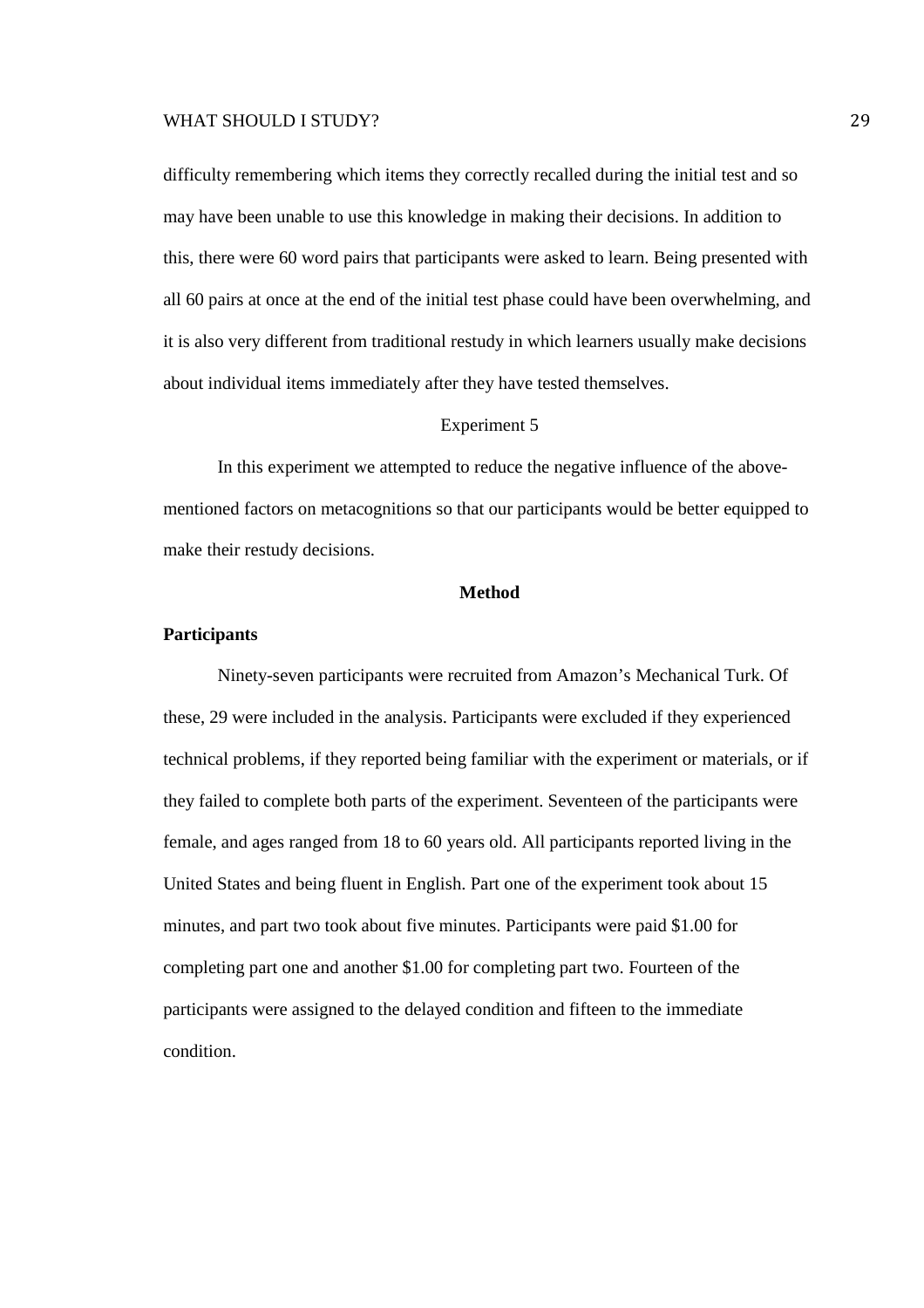#### **Materials**

 Thirty-two of the 60 word pairs used in Experiments 1, 3, and 4 were randomly chosen for use in this experiment. With fewer word pairs, participants were making their restudy decisions closer in time, and I expected the choices to be less overwhelming and their decisions more closely aligned with actual study behaviors.

# **Design**

The design of this experiment was the same as that of Experiment 4.

# **Procedure**

 The experiment proceeded in the same way as Experiment 4, with two exceptions. First, as mentioned above, participants were asked to learn fewer word pairs in this experiment. Second, when participants were presented with restudy choices, they were told which pairs they had recalled incorrectly on the initial test (these items were displayed in red text). This information was provided to fill in any gaps where they could not remember whether or not they had recalled an item correctly. If learners use prior recall to decide whether or not to restudy items, this manipulation should have assisted them in making those decisions. If they prefer to base their restudy decisions on something else, this manipulation should have had little or no effect on participants' choices.

#### **Results and Discussion**

 A two-way mixed model ANOVA was conducted to test the hypothesis that there would be an interaction between test delay and honor condition (see Figure 8). The interaction was significant,  $F(1,27) = 4.275$ ,  $p < .05$ . There was a significant main effect of both test delay and honor,  $F(1,27) = 59.476$ ,  $p < .05$ , and  $F(1,27) = 6.302$ ,  $p < .05$ ,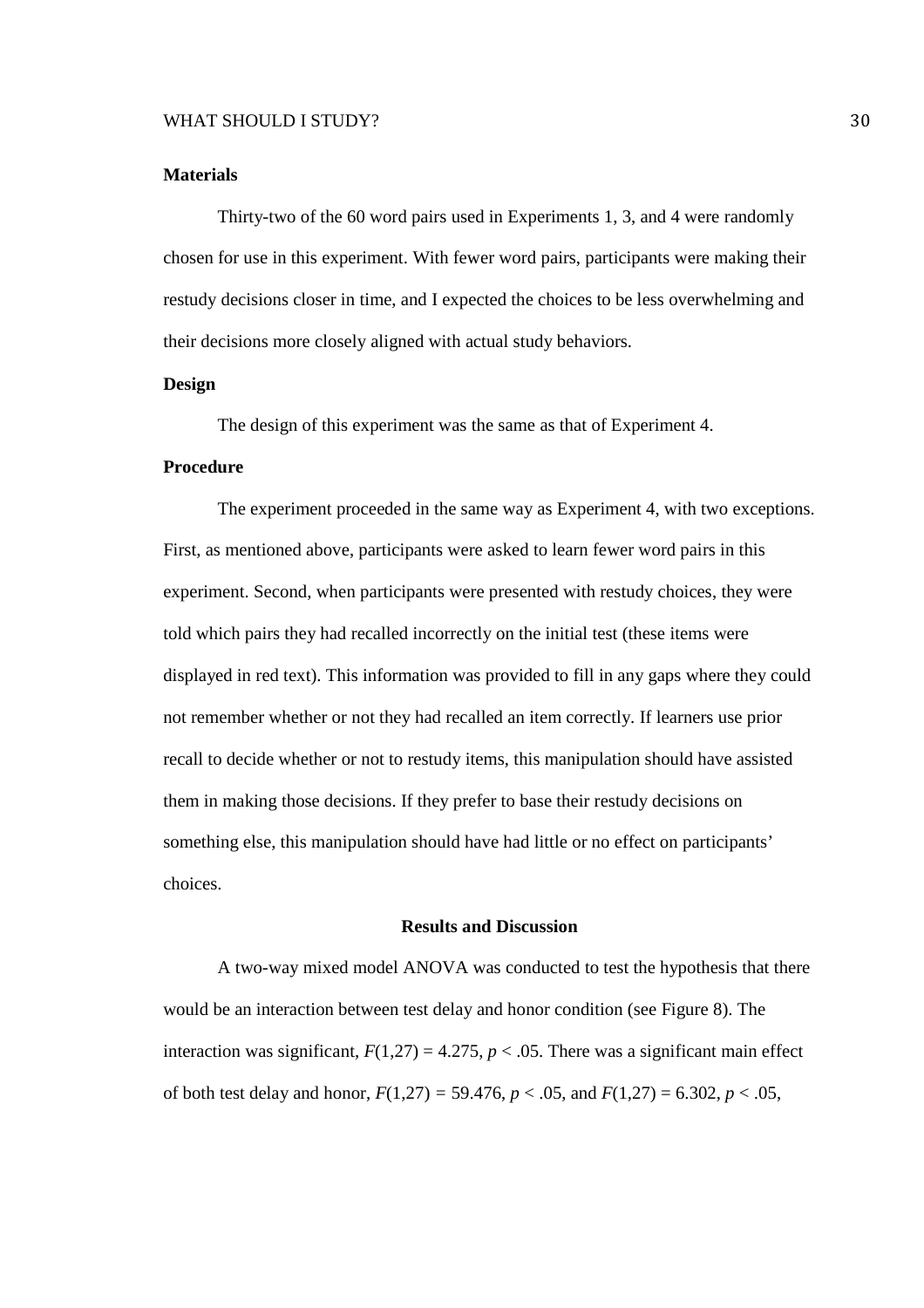respectively. A paired samples t-test was conducted to compare performance in the dishonor and honor conditions on the delayed test. The results of this test were not significant,  $t(13) = -.308$ ,  $p > .05$ . (See Table 1 for means).





 The same secondary analysis as in Experiment 3 was performed, comparing "restudy known" and "restudy unknown" rather than honor and dishonor as a function of test delay (see Figure 9). A two-way mixed model ANOVA produced a significant interaction,  $F(1,25) = 16.464$ ,  $p < .05$ . There was also a significant main effect of study strategy,  $F(1,25) = 10.321$ ,  $p < .05$ , with "restudy unknown" outperforming "restudy" known." A paired samples t-test was conducted to compare the performance of the restudy known and restudy unknown strategies on the delayed test. The results were not significant,  $t(13) = .573$ ,  $p > .05$ .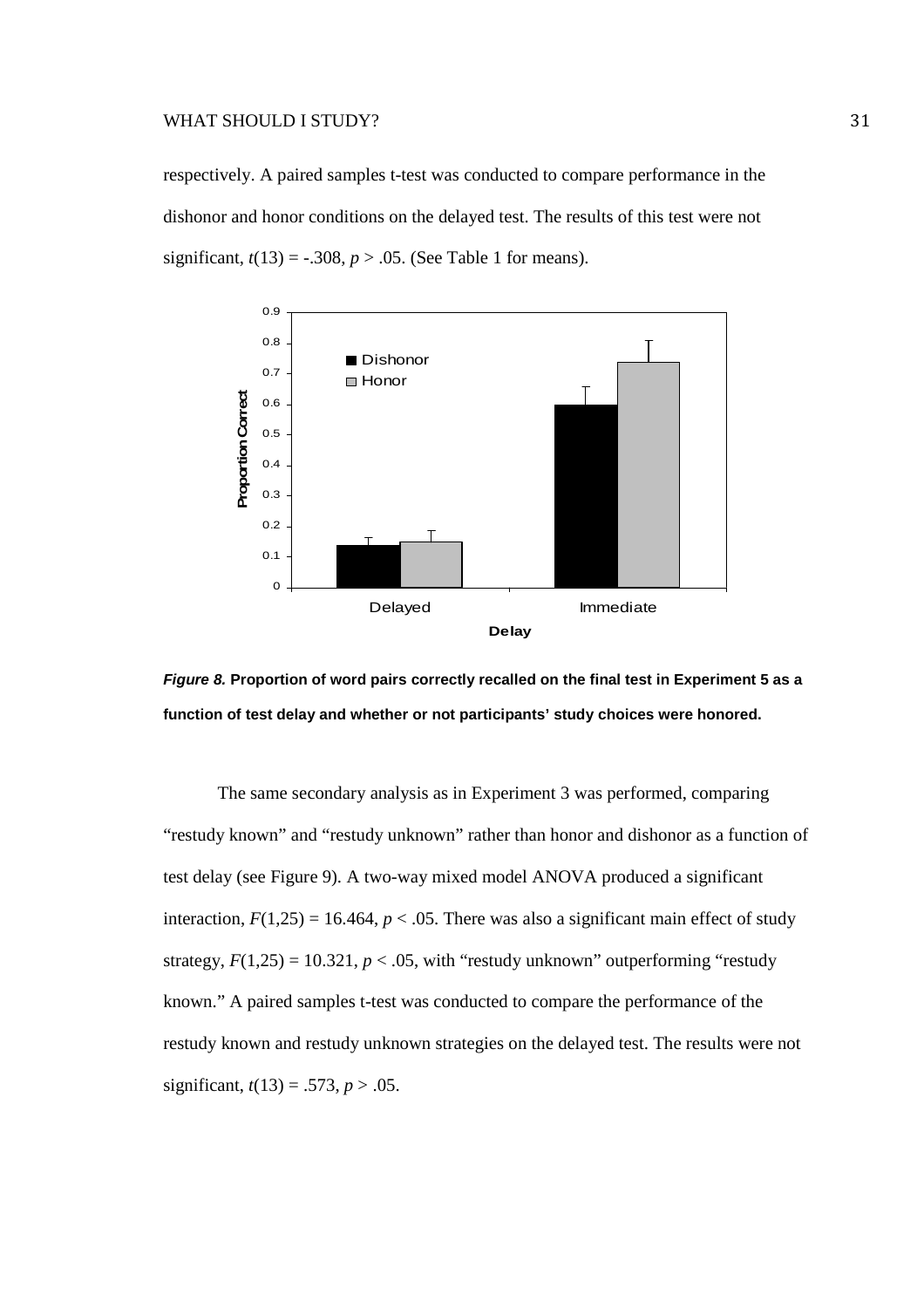



 As Figure 8 shows, these results demonstrate that more forgetting occurred in the honor condition over the two-week delay than in the dishonor condition. (A comparison to Figure 9 also shows that the honor and dishonor conditions now correspond more closely to the restudy unknown and restudy known conditions used in previous experiments.) This finding supports my hypothesis that restudying known items increases their strength in memory so that they are not as quickly forgotten as the unknown items are when they are restudied. The results also provide a tangible connection between learners' actual study decisions and the consequences of those decisions.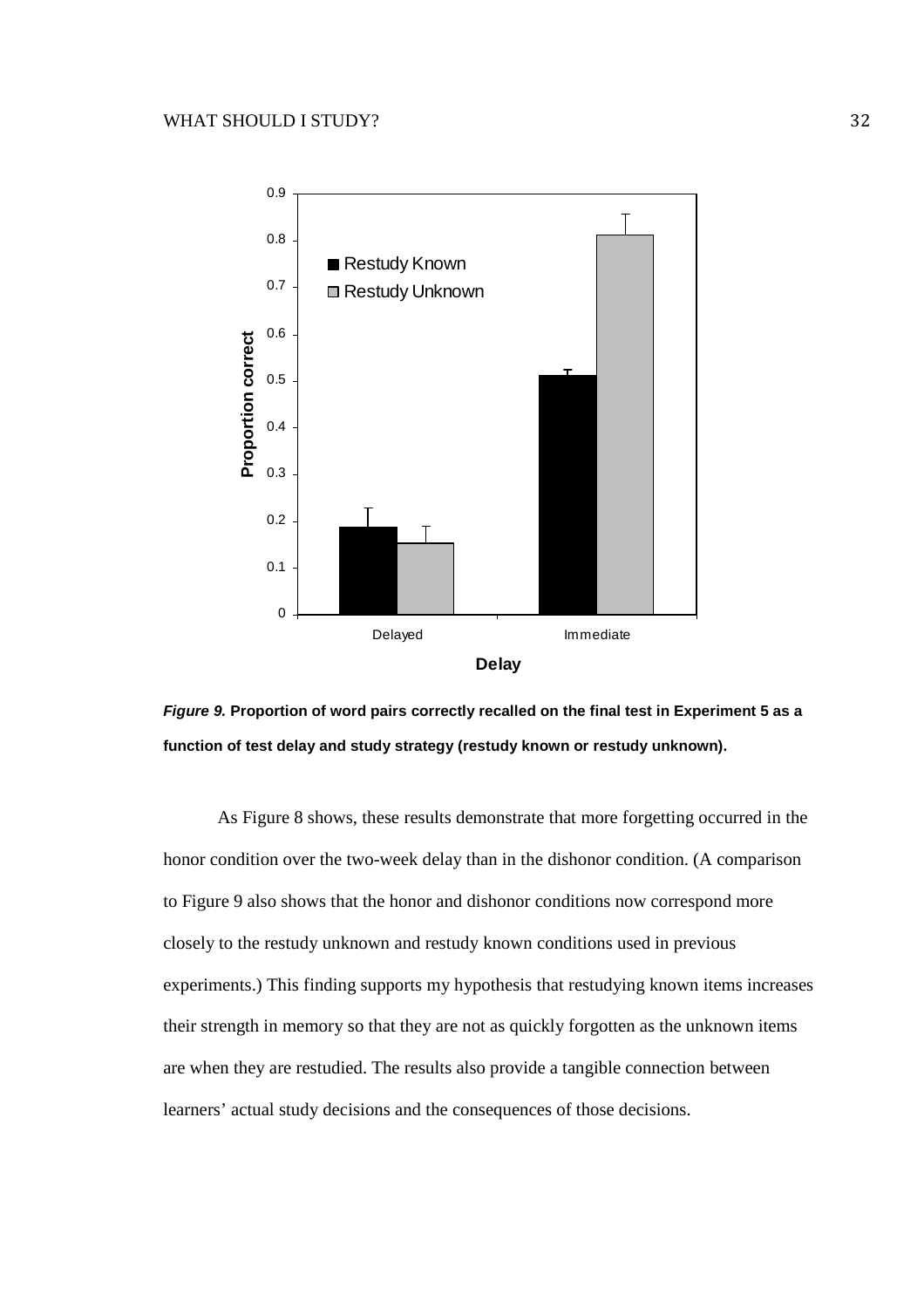Because the results are certainly stronger than those in Experiment 4 and more in line with my hypothesis, the changes that were made to make the restudy decisionmaking process easier likely had an effect on participants' decisions. All the same, the results are still weaker than those from Experiment 3. The most likely explanation for this is that learners do not actually choose exclusively unknown items to restudy, and thus when they were allowed to make the decisions it may not correspond exactly to the restudy unknown condition from Experiments 2 and 3. And when I looked at the data to see which types of items participants chose to restudy, I saw why their decisions did deviate somewhat from those that were expected.

 Recall that in this experiment there was a measure of participants' knowledge of each item: accuracy on the initial test that occurs right after the initial study phase. If participants were adhering strictly to the restudy unknown strategy, they would only choose to restudy the items that they got wrong on this initial test. So if we look at the initial test accuracy for items that participants chose to restudy, it should be zero percent or close to it. Likewise, if we look at the initial test accuracy for the items which participants chose not to restudy, it should be 100 percent or close to it. What I actually saw was about 20 percent accuracy for the items chosen for restudy and about 80 percent for the items not chosen. This shows that learners in this experiment did not actually drop all known items and exclusively restudy unknown items, implying that learners in general may not adhere strictly to this strategy.

 Upon closer examination, however, I found that each one of our participants followed the restudy unknown strategy to a tee. The problem derives from the constraint placed on participants of choosing exactly half of the items for restudy. (I believed this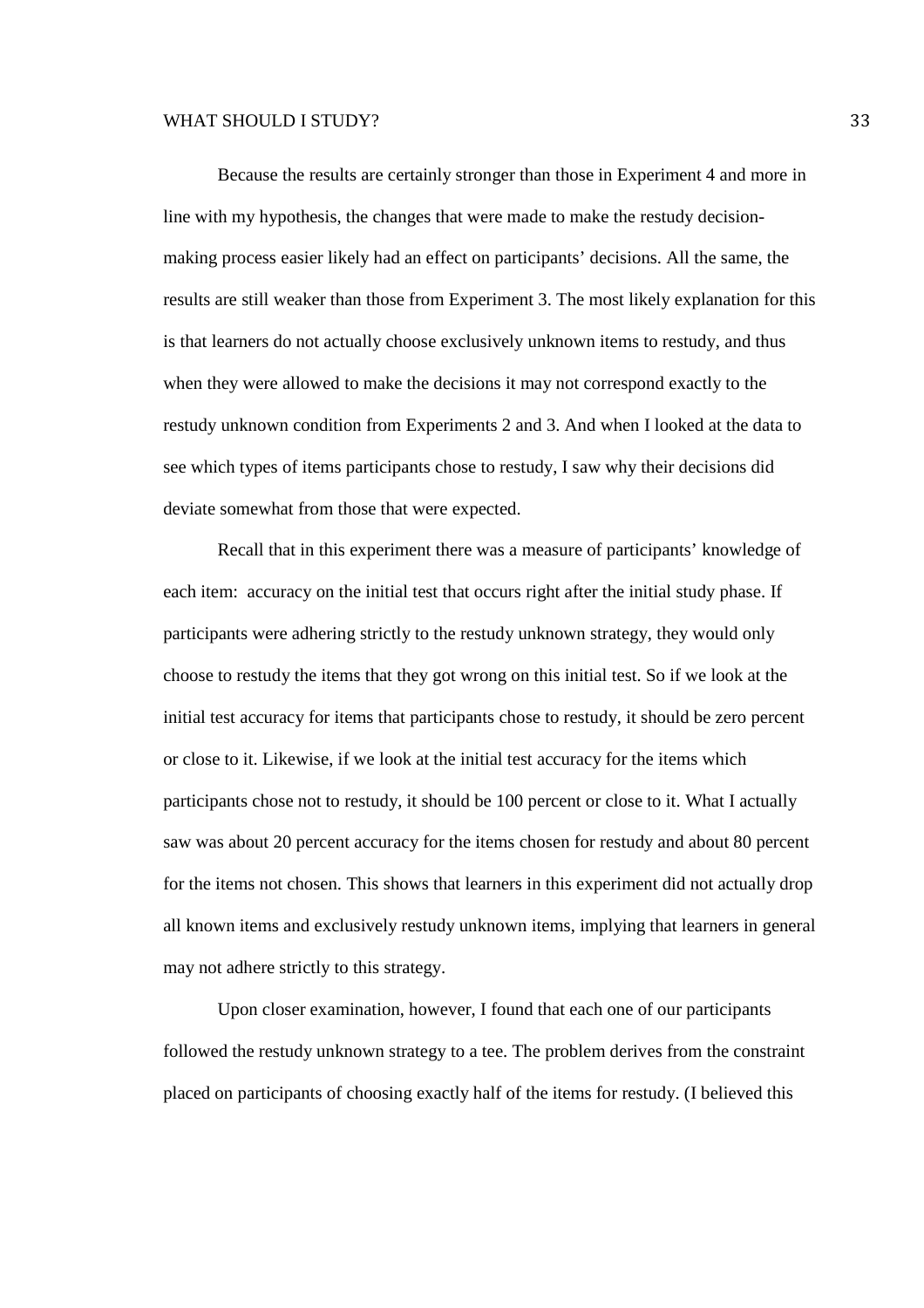constraint necessary, because if it were not present people would choose different numbers of items to restudy. This could lead to advantages for some participants and disadvantages for others on the final test.) Participants rarely got exactly half of the items correct on the initial test, but when they did they chose to restudy all of the ones they got wrong and none of the ones they got right. More often, participants got more or less than half correct on the initial test. When they answered more than half correctly, they chose to restudy all of the ones they got wrong, plus a few that they got right because they had to meet our quota. When they answered fewer than half of the items correctly, they dropped all of the items they got right, plus a few that they got wrong because there was no room for them in the restudy group.

 If we such a constraint had not been placed on participants' choices, it seems probable they would have conformed precisely to the restudy unknown strategy that the vast majority of learners use, in which case the interaction likely would have been more pronounced. As it stands, this experiment serves to support an explicit connection between how learners choose to study and what the consequences are for short- and longterm learning.

# **General Discussion**

My results have generally supported the hypothesis that dropping known items from restudy can be simultaneously a good learning strategy for short-term retention and not particularly beneficial for long-term retention. Further, they suggest the validity of the bifurcation model introduced at the beginning of this paper explaining why this should happen (Kornell, Bjork & Garcia, 2011). As this model predicted, when participants used the counterintuitive "restudy known" strategy (or its equivalent in Experiments 4 and 5,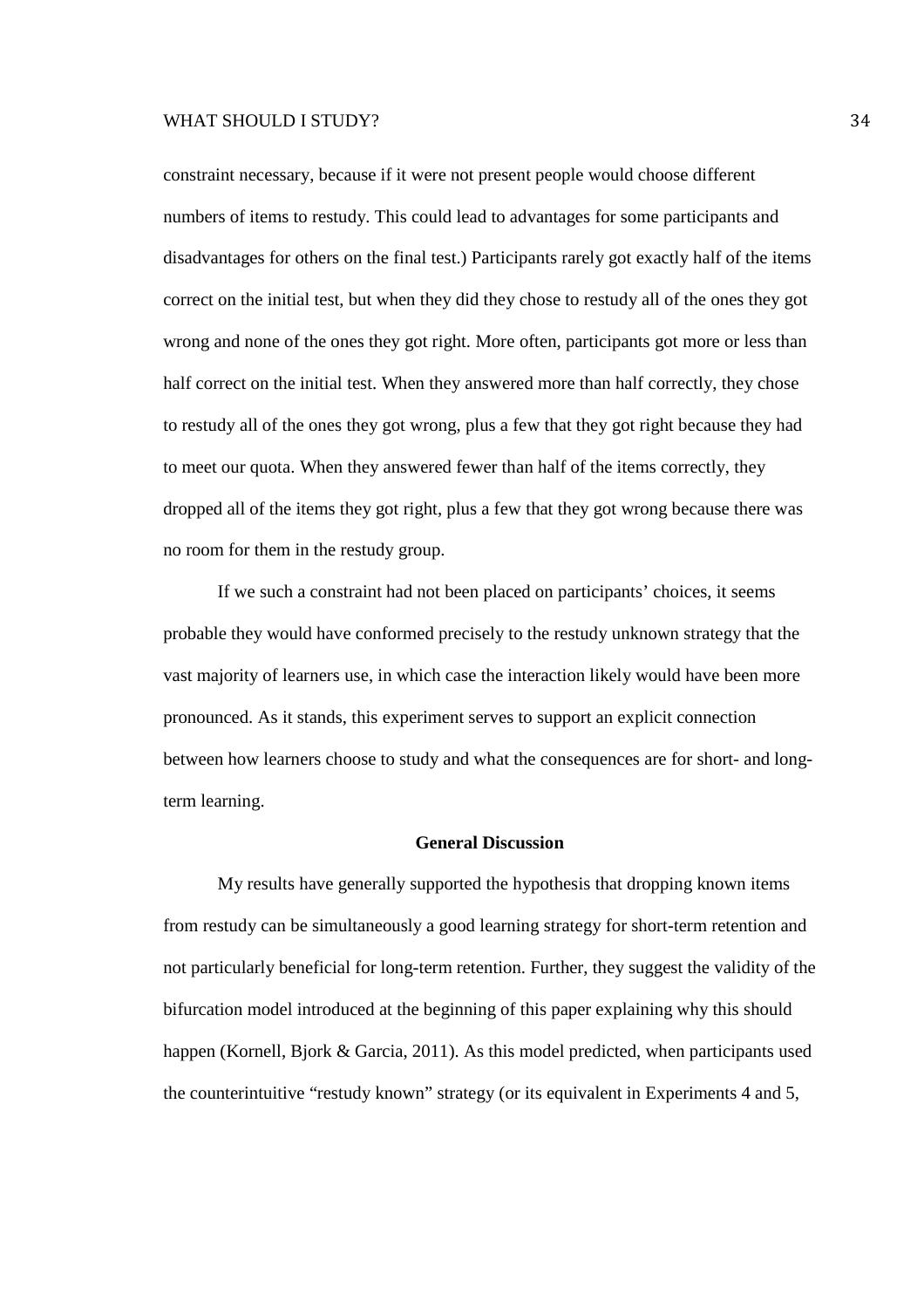the dishonor condition), they did not forget word pairs as quickly as when they used the more typical "restudy unknown" (honor condition) strategy. This is probably surprising to most people (including learning and memory researchers), because it challenges the assumption that if a study strategy is optimal for short-term learning it is also optimal for long-term learning.

This finding can be added to the ever-increasing list of inconsistencies between how we think memory works and how memory actually works. Previous research is filled with examples of these errors: overconfidence in one's memory (Metcalfe, 1998; Koriat & Bjork, 2005), underconfidence in one's memory (Butler, Karpicke, & Roediger, 2008; Koriat, Sheffer, & Ma'ayan, 2002), overestimation of the ability to detect change (Levin, Momen, Drivdahl, & Simons, 2000), underestimation of the beneficial effects of studying (Kornell & Bjork, 2009), and so on. The process of identifying and reporting such metacognitive errors is an interesting pursuit for academics, but it is also important in that it can lead to the correction of these errors in the metacognitive beliefs of students.

Students use metacognition to make study choices all the time, so the consequences of metacognitive errors for learning can be severe. As addressed in the introduction of this paper, the resources that students have for learning are limited, and many of their study choices deal with how to allocate these resources most effectively. When learners base their decisions on metacognitive beliefs that are incorrect, they risk losing some of that effectiveness during study.

Similar decisions must be made in the classroom by teachers, decisions that are very much influenced by the teachers' beliefs about how memory works. They must choose the amount of time they are going to spend on each subject, and they need to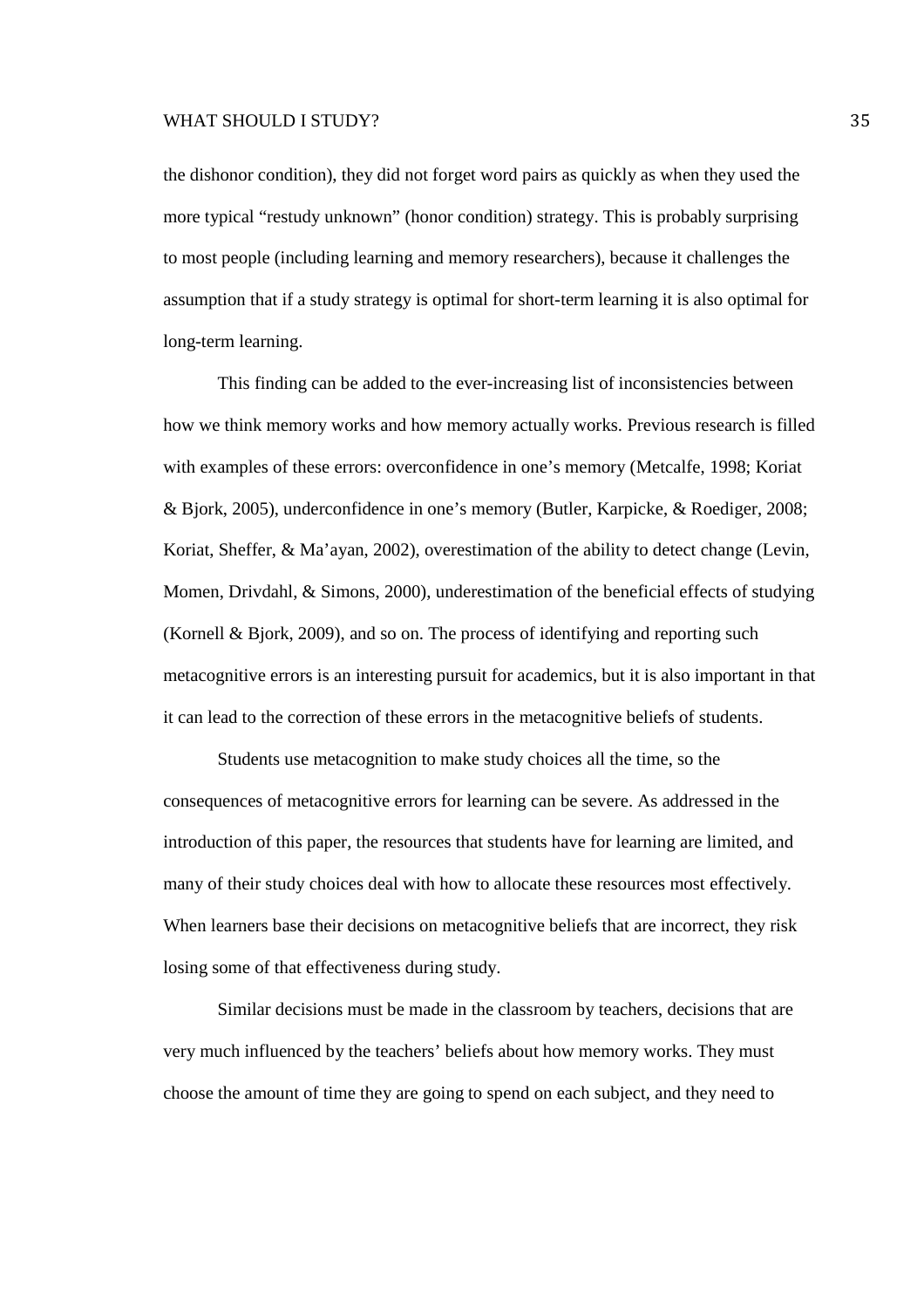decide what, if any, material they are going to re-teach. Some teachers like to spend more time on those subjects in which the students are struggling: If the students appear to be doing well in math but poorly in science, they devote more time to science. Other teachers are concerned with teaching the students as much material as possible, regardless of their ability to retain the information; summaries of material that has already been taught are seen as a waste of time that could be spent on introducing new material.

Valverde and Schmidt (1997) show that this is in fact a common difference between how students in the United States learn and how students learn in other countries. It seems teachers in the U.S. tend to prefer a curriculum that is a mile wide but only an inch deep, and cross-country comparisons of academic achievement indicate this might be one reason American students are not as academically advanced as some of their international counterparts (Peak, Caldwell, Owen, Stevenson, Suter, Frase, Schmidt, Stigler and Williams, 1996). Still other teachers might recognize the value of reinforcing already-learned concepts, and look for quality rather than quantity in their students' learning.

The contribution I would like to make to this complicated process of picking and choosing what and how much to study and teach is just that: the process is complicated. There really is no single right answer to the questions "How should I study?" and "How should I teach?" The answers will likely change depending on the materials involved, the context in which they are learned, how learning is evaluated, or even the learner's mood. Students and teachers should be aware of these complexities and use them to improve the effectiveness of their learning and teaching. If students and teachers have a goal of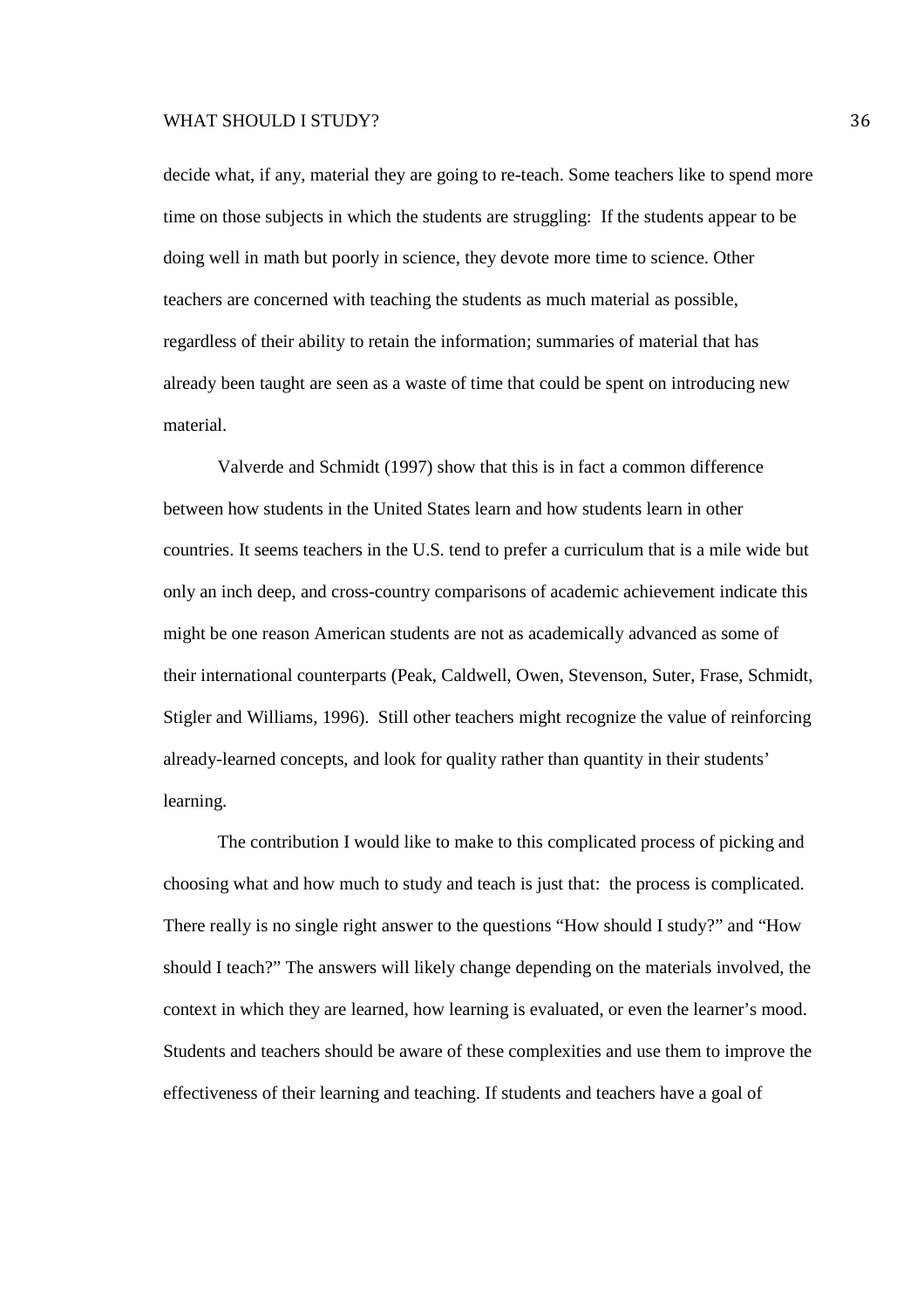remembering or instilling in memory something for years to come, the most effective approach may be to emphasize the material that the students know best.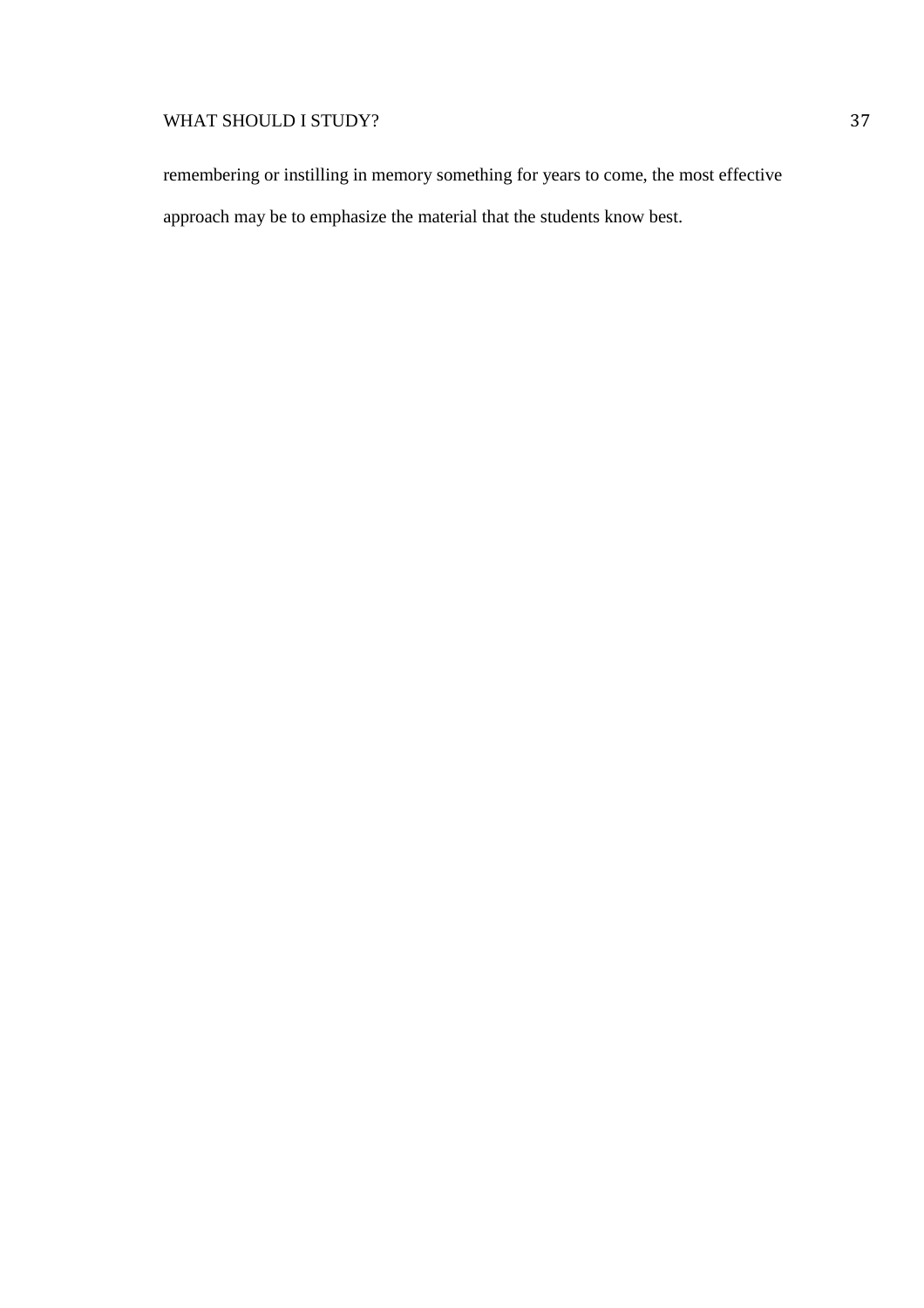#### References

- Bjork, R. A., & Bjork, E. L. (1992). A new theory of disuse and an old theory of stimulus fluctuation. In A. Healy, S. Kosslyn, & R. Shiffrin (Eds.), *From learning processes to cognitive processes: Essays in honor of William K. Estes* (Vol. 2, pp. 35-67). Hillsdale, NJ: Erlbaum.
- Butler, A. C., Karpicke, J. D., & Roediger, H. L. (2008). Correcting a metacognitive error: Feedback increases retention of low confidence correct responses. *Journal of Experimental Psychology: Learning, Memory, and Cognition, 34*, 918-928.
- Halamish, V., & Bjork, R. A. (2011). When does testing enhance retention? A distribution-based interpretation of retrieval as a memory modifier. *Journal of Experimental Psychology: Learning, Memory, and Cognition*, *37*, 801-812.
- Karpicke, J.D., & Roediger, H.L. (2007). Repeated retrieval during learning is the key to long-term retention. *Journal of Memory and Language*, *57*, 151-162.
- Koriat, A., & Bjork, R. A. (2005). Illusions of competence in monitoring one's knowledge during study. *Journal of Experimental Psychology: Learning, Memory, and Cognition*, *31*, 187-194.
- Koriat, A., Bjork, R. A., Sheffer, L., & Bar, S. K. (2004). Predicting one's own forgetting: The role of experience-based and theory-based processes. *Journal of Experimental Psychology: General*, *133*, 643-656.
- Koriat, A., Sheffer, L., & Ma'ayan, H. (2002). Comparing objective and subjective learning curves: Judgments of learning exhibit increased underconfidence with practice. *Journal of Experimental Psychology: General, 131(2)*, 147-162.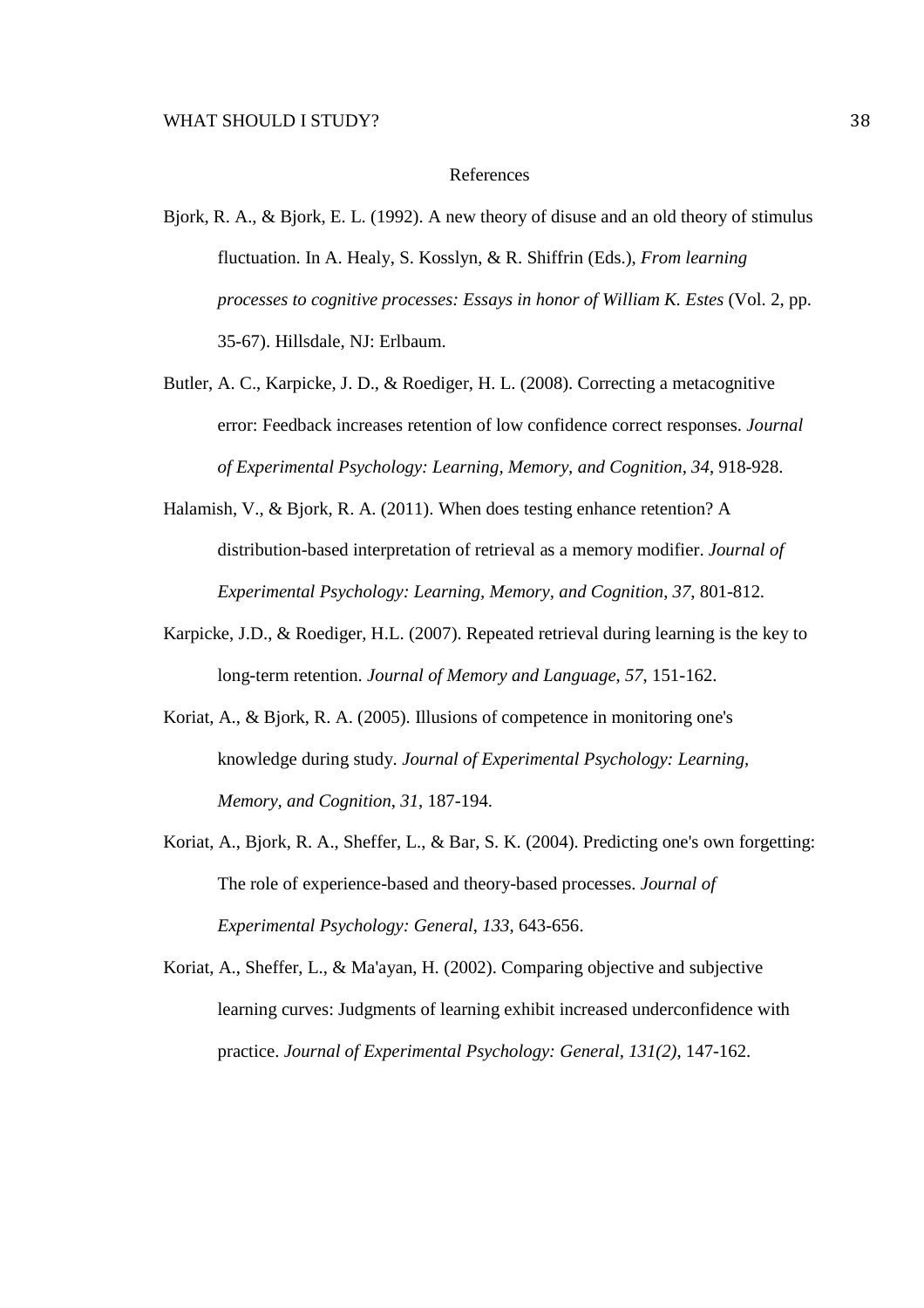- Kornell, N., & Bjork, R. A. (2008). Optimizing self-regulated study: The benefits--and costs--of dropping flashcards. *Memory*, *16*, 125-136.
- Kornell, N., & Bjork, R. A. (2009). A stability bias in human memory: Overestimating remembering and underestimating learning. *Journal of Experimental Psychology: General*, *138*, 449-468.
- Kornell, N., Bjork, R. A., & Garcia, M. A. (2011). Why tests appear to prevent forgetting: A distribution-based bifurcation model. *Journal of Memory and Language*, *65*, 85-97.
- Kornell, N., & Metcalfe, J. (2006). Study efficacy and the region of proximal learning framework. *Journal of Experimental Psychology: Learning, Memory, & Cognition*, *32*, 609–622.
- Levin, D. T., Momen, N., Drivdahl, S. B. & Simons, D. J. (2000). Change blindness blindness: The metacognitive error of overestimating change-detection ability. *Visual Cognition, 7*, 397–412.
- Metcalfe, J. (1998). Cognitive optimism: self-deception or memory-based processing heuristics? *Personality and Social Psychological Review, 2*, 100-110.
- Metcalfe, J. (2002). Is study time allocated selectively to a region of proximal learning? *Journal of Experimental Psychology: General, 131*, 349 –363.
- Nelson, T.O., Dunlosky, J., Graf, A., & Narens, L. (1994). Utilization of metacognitive judgments in the allocation of study time during multitrial learning. *Psychological Science, 5,* 207-213.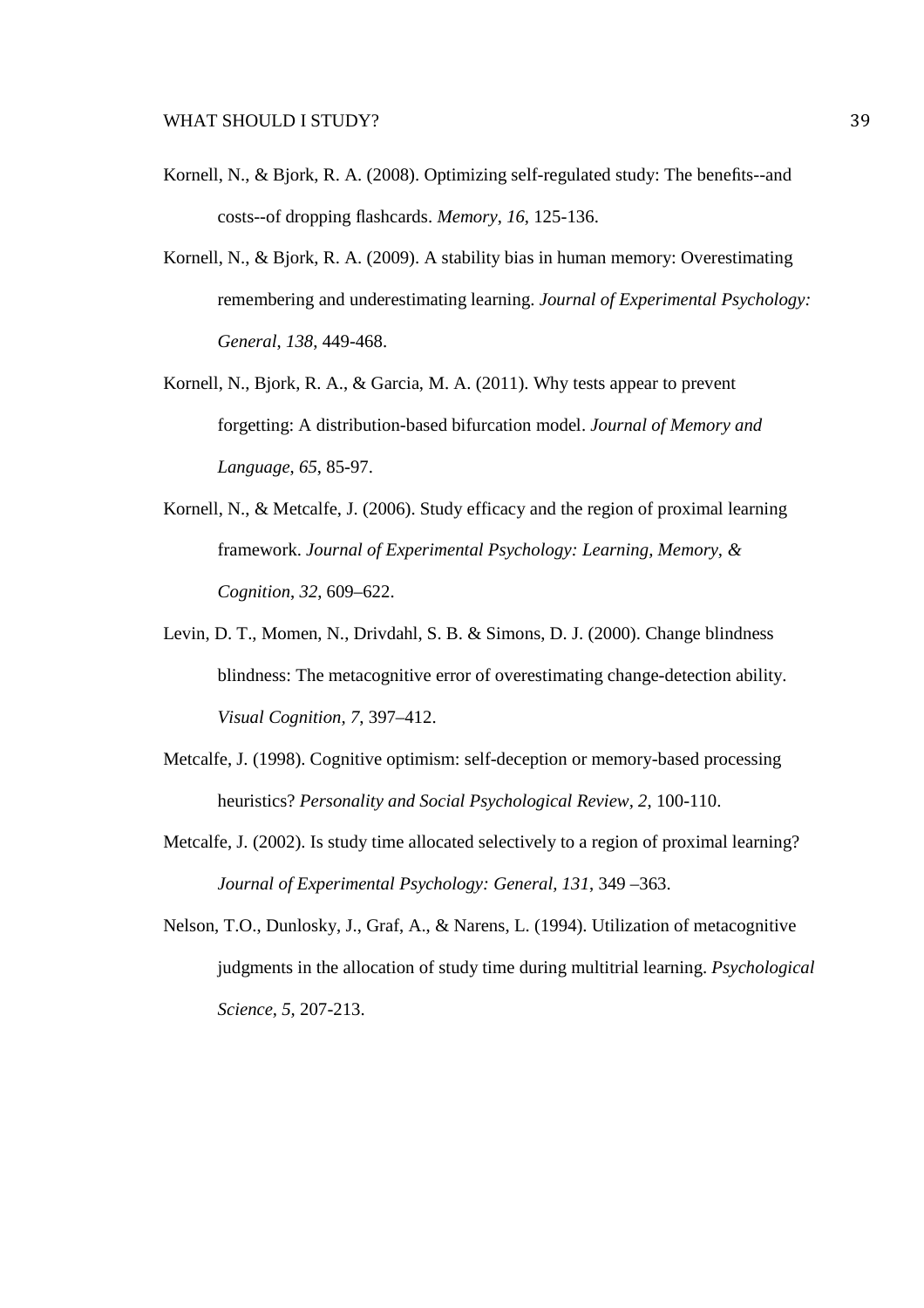- Nelson, D. L., McEvoy, C. L., & Schreiber, T. A. (1998). The University of South Florida word association, rhyme, and word fragment norms. http://www.usf.edu/FreeAssociation/.
- Peak, L., Caldwell, N., Owen, E., Stevenson, H., Suter, L., Frase, M., Schmidt, W., Stigler, J., & Williams, T. (1996). *Pursuing Excellence: A Study of U.S. Eighth-Grade Science and Mathematics Teaching, Learning, Curriculum, and Achievement in International Context.* Washington, D.C.: U.S. Department of Education, National Center for Education Statistics.
- Roediger, H. L., & Karpicke, J. D. (2006a). Test-enhanced learning: Taking memory tests improves long-term retention. *Psychological Science, 17*, 249-255.
- Roediger, H. L., & Karpicke, J. D. (2006b). The power of testing memory: Basic research and implications for educational practice. *Perspectives on Psychological Science, 1*, 181-210.
- Son, L. K. & Metcalfe, J. (2000). Metacognitive and control strategies in study-time allocation. *Journal of Experimental Psychology: Learning, Memory, and Cognition, 26*, 204-221.
- Son, L. K. (2004). Spacing one's study: Evidence for a metacognitive control strategy. *Journal of Experimental Psychology: Learning, Memory, and Cognition, 30,* 601- 604.
- Thiede, K. T., & Dunlosky, J. (1999). Toward a general model of self-regulated study: An analysis of selection of items for study and self-paced study time. *Journal of Experimental Psychology: Learning, Memory, and Cognition, 24*, 1024-1037.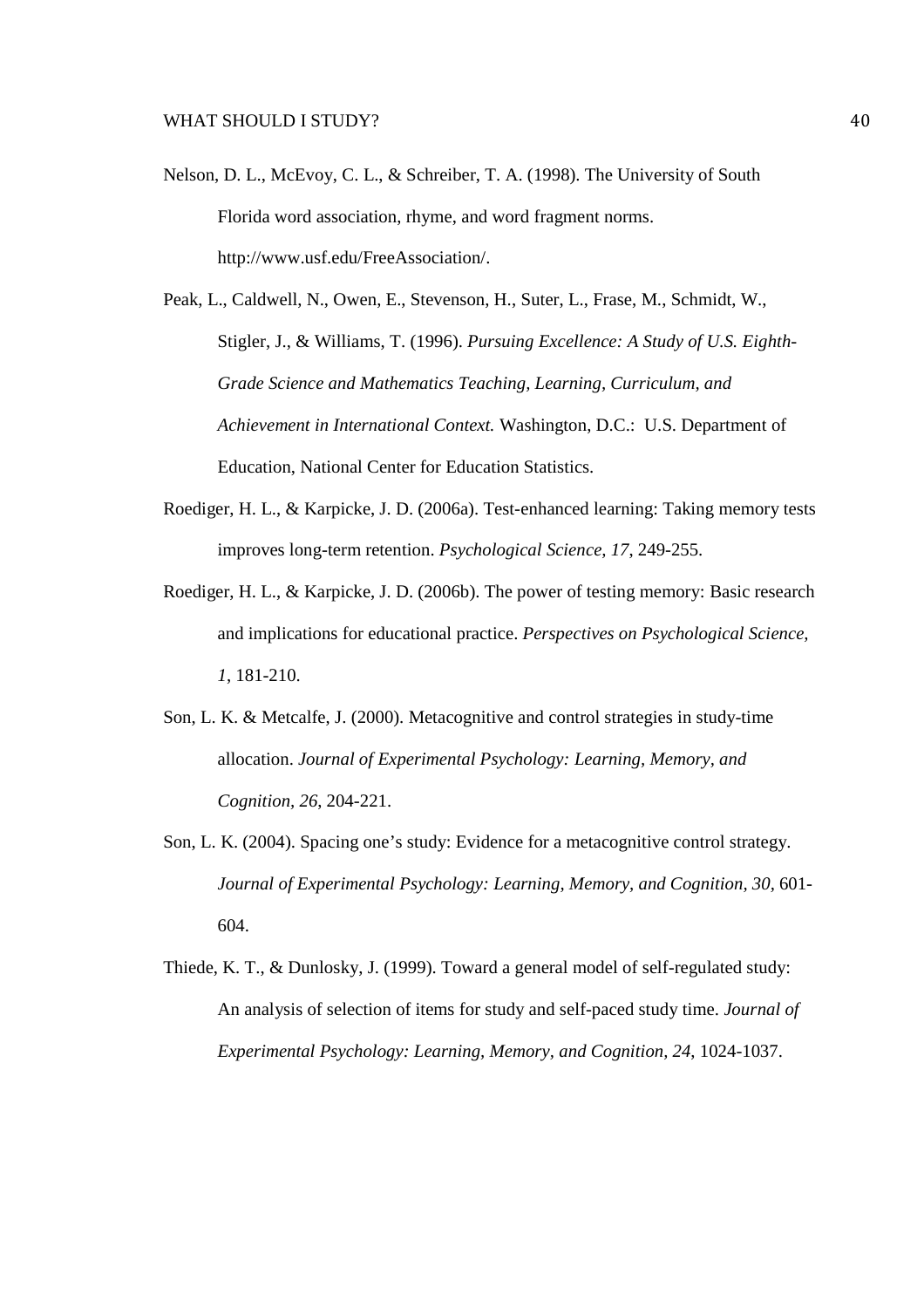- Tullis, J. G. & Benjamin, A. S. (in press). The effectiveness of updating metacognitive knowledge in the elderly: Evidence from metamnemonic judgments of word frequency. *Psychology and Aging*.
- Valverde, G.A., & Schmidt, W. H. (1997). Refocusing U.S. math and science education. *Issues in Science and Technology, 14(2)*, 60-67.
- Wheeler, M.A., Ewers, M., & Buonanno, J. (2003). Different rates of forgetting following study versus test trials. *Memory, 11,* 571–580.